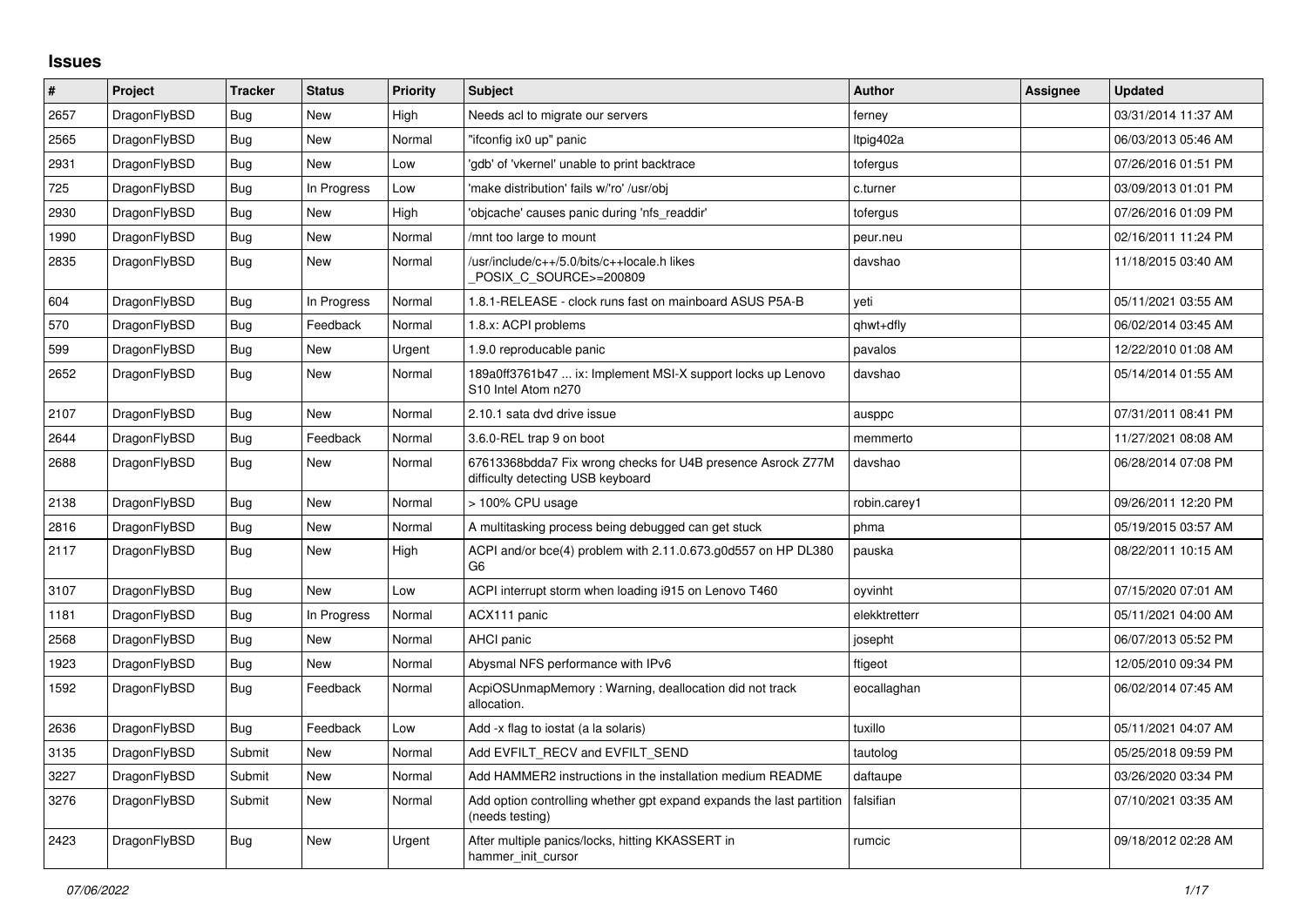| #    | Project      | <b>Tracker</b> | <b>Status</b> | <b>Priority</b> | Subject                                                                                                            | <b>Author</b>      | Assignee | <b>Updated</b>      |
|------|--------------|----------------|---------------|-----------------|--------------------------------------------------------------------------------------------------------------------|--------------------|----------|---------------------|
| 3189 | DragonFlyBSD | Bug            | New           | Normal          | Allow DragonFly Mail Agent to accept an alternate config via<br>command line switch                                | iang               |          | 08/16/2021 12:42 AM |
| 2921 | DragonFlyBSD | Submit         | New           | Normal          | Allow moused to accept userland mouse events                                                                       | tautolog           |          | 05/11/2021 04:08 AM |
| 2430 | DragonFlyBSD | Bug            | New           | Normal          | Alternate Password Hash method                                                                                     | robin.carey1       |          | 10/07/2012 06:28 AM |
| 1975 | DragonFlyBSD | Bug            | <b>New</b>    | Normal          | Applications seg fault in select() and poll()                                                                      | rumcic             |          | 05/31/2022 02:58 PM |
| 1148 | DragonFlyBSD | Bug            | In Progress   | Low             | BCM4311 wireless network adapter detected but not functional                                                       | archimedes.gaviola |          | 05/11/2021 04:00 AM |
| 2434 | DragonFlyBSD | Bug            | New           | Normal          | BTX Halted - Boot fails on USB/GUI                                                                                 | lucmv              |          | 10/17/2012 08:12 PM |
| 3113 | DragonFlyBSD | Bug            | In Progress   | Urgent          | Booting vKernel fails due being out of swap space                                                                  | tcullen            |          | 05/11/2021 04:14 AM |
| 2630 | DragonFlyBSD | Bug            | New           | Normal          | Bring in latest iconv fixes from FreeBSD10 as well as csmapper<br>updates                                          | tuxillo            |          | 05/11/2021 03:54 AM |
| 2210 | DragonFlyBSD | Bug            | <b>New</b>    | Normal          | Bugtracker cannot assign default project for new users                                                             | ahuete.devel       |          | 11/17/2011 11:30 AM |
| 1727 | DragonFlyBSD | Bug            | Feedback      | Normal          | CD boot panic (2.6.1) (usb?)                                                                                       | kiril              |          | 05/15/2022 05:10 AM |
| 1786 | DragonFlyBSD | Bug            | New           | Normal          | Calling NULL function pointer initiates panic loop                                                                 | sjg                |          | 10/11/2010 05:28 PM |
| 3313 | DragonFlyBSD | Bug            | New           | Normal          | Can't boot from my live USB at all. The kernel loading process<br>hangs.                                           | rempas             |          | 06/03/2022 12:16 AM |
| 1961 | DragonFlyBSD | Bug            | New           | Normal          | Can't create dump from DDB                                                                                         | shamaz             |          | 01/29/2011 09:02 PM |
| 2611 | DragonFlyBSD | Bug            | New           | Normal          | Change in IP address results in network not working                                                                | phma               |          | 12/05/2013 07:55 PM |
| 3152 | DragonFlyBSD | Bug            | Feedback      | Normal          | Console's size in ttyv0 and single user mode is sticking to 80x25,<br>while ttyv1 can make use of the whole screen | overtime           |          | 02/24/2019 01:08 AM |
| 1916 | DragonFlyBSD | Bug            | New           | Normal          | Constant crashes on x86_64 with UFS                                                                                | lentferj           |          | 11/21/2010 07:40 PM |
| 3281 | DragonFlyBSD | Bug            | New           | Normal          | Crash after leaving unattended for a while                                                                         | bhaible            |          | 07/10/2021 03:32 AM |
| 2444 | DragonFlyBSD | Bug            | New           | Normal          | Crash during Hammer overnight cleanup                                                                              | justin             |          | 11/04/2012 07:58 AM |
| 3208 | DragonFlyBSD | Bug            | <b>New</b>    | Normal          | Crash related to nfsd                                                                                              | tse                |          | 06/11/2020 05:52 AM |
| 2283 | DragonFlyBSD | Bug            | <b>New</b>    | Normal          | DFBSD DragonFly v2.13.0.957.g4f459 - pmap_release: page<br>should already be gone 0xc27120bc                       | tuxillo            |          | 01/23/2012 03:03 AM |
| 1332 | DragonFlyBSD | <b>Bug</b>     | Feedback      | Normal          | DFBSD 2.2 - Booting usbcdrom/usbsticks on thinkpad hangs on<br>"BTX Halted"                                        | tuxillo            |          | 05/11/2021 04:00 AM |
| 2078 | DragonFlyBSD | Bug            | New           | Normal          | DFBSD i386 v2.11.0.201.g3ed2f - Panic during installworld into a<br>vn0 device                                     | tuxillo            |          | 05/19/2011 07:50 PM |
| 2084 | DragonFlyBSD | Bug            | New           | Normal          | DFBSD v2.11.0.242.g4d317 - panic: zone: entry not free                                                             | tuxillo            |          | 07/03/2012 01:23 AM |
| 2129 | DragonFlyBSD | <b>Bug</b>     | New           | Normal          | DFBSD v2.11.0.661.gf9438 i386 - panic: lockmgr thrd_sleep                                                          | tuxillo            |          | 09/05/2011 09:49 AM |
| 2166 | DragonFlyBSD | Bug            | <b>New</b>    | Normal          | DFBSD v2.13.0.109.g05b9d - Strange lockups                                                                         | tuxillo            |          | 10/29/2011 11:20 AM |
| 2171 | DragonFlyBSD | Bug            | New           | Normal          | DFBSD v2.13.0.151.gdc8442 - panic: assertion "(*ptep &<br>$(PG_MANAGED PG_V)$ == PG_V"                             | tuxillo            |          | 11/04/2011 05:06 PM |
| 1959 | DragonFlyBSD | Bug            | <b>New</b>    | Normal          | DFBSD v2.9.1.422.gc98f2 - Panic during boot - IPv6 and PF                                                          | tuxillo            |          | 01/13/2011 03:37 AM |
| 2345 | DragonFlyBSD | <b>Bug</b>     | In Progress   | Normal          | DFBSD v3.1.0.457.gd679f - NFS panic on diskless station                                                            | tuxillo            |          | 04/07/2012 05:22 PM |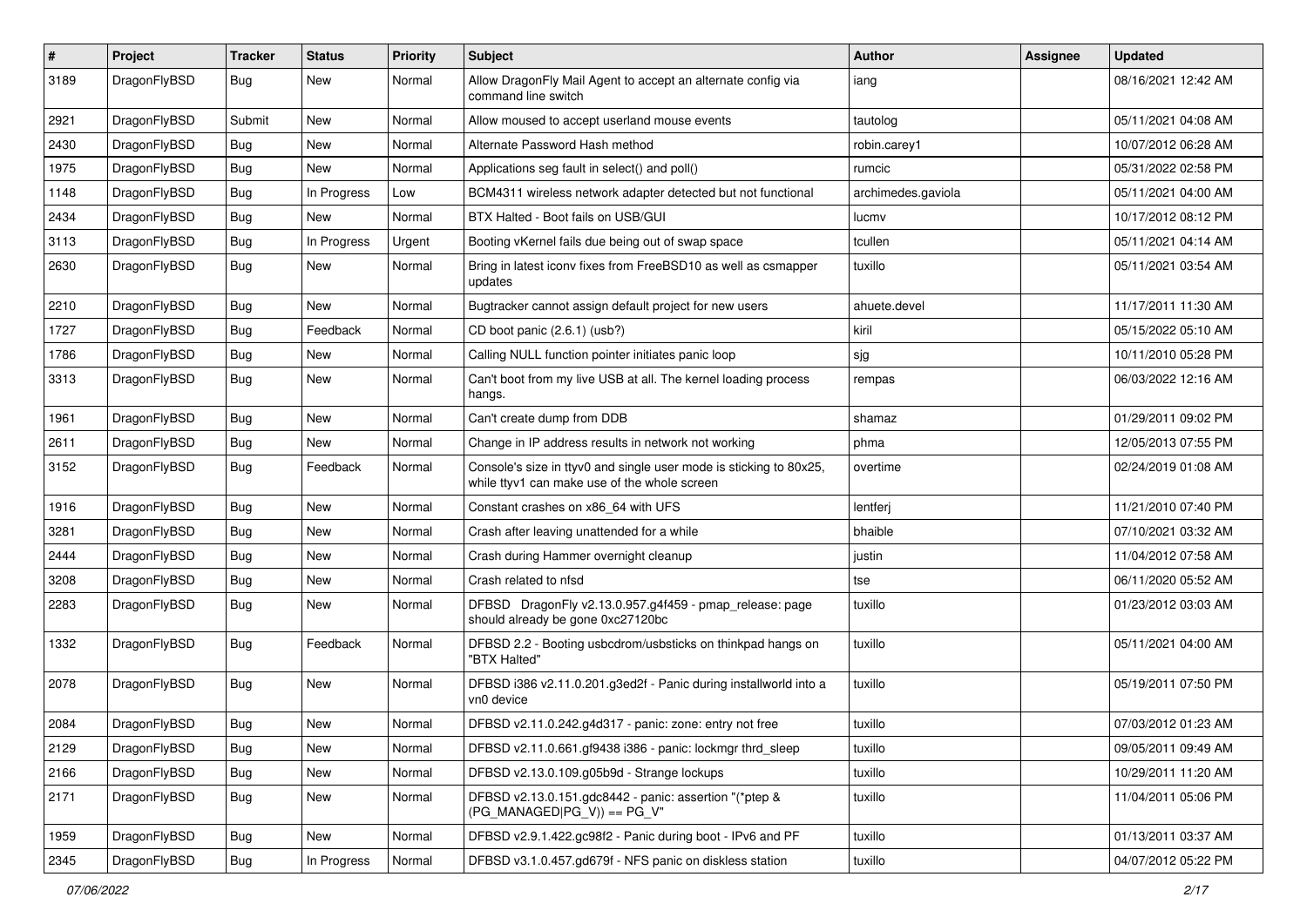| #    | Project      | <b>Tracker</b> | <b>Status</b> | <b>Priority</b> | <b>Subject</b>                                                                                            | Author        | Assignee | <b>Updated</b>      |
|------|--------------|----------------|---------------|-----------------|-----------------------------------------------------------------------------------------------------------|---------------|----------|---------------------|
| 2351 | DragonFlyBSD | Bug            | In Progress   | Normal          | DFBSD v3.1.0.579.g44ccf - Stuck during startup, random freezes                                            | tuxillo       |          | 04/24/2012 08:21 AM |
| 2498 | DragonFlyBSD | <b>Bug</b>     | New           | Normal          | DFBSD v3.2.2-RELEASE - LIST_FIRST(&bp->b_dep) == NULL"<br>failed in vfs vmio release                      | tuxillo       |          | 05/31/2022 04:09 PM |
| 2495 | DragonFlyBSD | Bug            | <b>New</b>    | High            | DFBSD v3.3.0.960.g553fe7 - ocnt != 0" failed in<br>prop object release                                    | tuxillo       |          | 05/31/2022 04:08 PM |
| 2499 | DragonFlyBSD | Bug            | In Progress   | Urgent          | DRAGONFLY_3_2 lockd not responding correctly                                                              | Nerzhul       |          | 01/22/2013 12:47 PM |
| 2595 | DragonFlyBSD | Bug            | New           | Normal          | DragonFly 3.4.3 crashes on SUN Blade X6250 with Qlogic ISP 2432 Turvamies<br>FC card                      |               |          | 10/07/2013 11:53 AM |
| 2619 | DragonFlyBSD | Bug            | <b>New</b>    | Normal          | DragonFly 3.6 can't be installed on a 6TB volume                                                          | ftigeot       |          | 02/23/2014 11:55 PM |
| 3197 | DragonFlyBSD | Bug            | <b>New</b>    | Normal          | DragonFly upgrades                                                                                        | tse           |          | 04/18/2020 04:18 PM |
| 2556 | DragonFlyBSD | <b>Bug</b>     | Feedback      | Normal          | DragonFly v3.5.0.81.gd3479 - Process signal weirdness                                                     | tuxillo       |          | 12/17/2013 03:48 PM |
| 3124 | DragonFlyBSD | <b>Bug</b>     | New           | High            | DragonFlyBSD 5.0.2 with Hammer2 with UEFI install doesn't boot                                            | wiesl         |          | 06/18/2019 05:07 AM |
| 3299 | DragonFlyBSD | Bug            | In Progress   | Normal          | DragonFlyBSD reports utterly wrong uptime (most of the time, right<br>after booting in)                   | adrian        |          | 11/11/2021 01:43 PM |
| 1669 | DragonFlyBSD | Bug            | In Progress   | Normal          | Drive wont open using button                                                                              | elekktretterr |          | 02/29/2012 12:05 PM |
| 3147 | DragonFlyBSD | Submit         | New           | Normal          | Enable headless installation                                                                              | ddegroot      |          | 10/09/2018 01:25 PM |
| 979  | DragonFlyBSD | Bug            | Feedback      | Normal          | Failure-prone USB mass storage (SB600? msdosfs? CAM?)                                                     | floid         |          | 01/15/2015 08:38 AM |
| 2799 | DragonFlyBSD | Bug            | <b>New</b>    | Normal          | Fatal trap 12 caused by moused(8) -p /dev/cual0                                                           | opvalues      |          | 03/04/2015 11:01 PM |
| 2072 | DragonFlyBSD | <b>Bug</b>     | <b>New</b>    | Normal          | Fatal trap 12: stopped at lwkt_send_ipiq3                                                                 | rumcic        |          | 05/17/2011 04:12 AM |
| 3266 | DragonFlyBSD | <b>Bug</b>     | New           | High            | Filesystems broken due to "KKASSERT(count &<br>TOK_COUNTMASK);"                                           | tkusumi       |          | 03/15/2021 01:21 PM |
| 2638 | DragonFlyBSD | Bug            | Feedback      | High            | Fix machdep.pmap_mmu_optimize                                                                             | tuxillo       |          | 05/11/2021 04:07 AM |
| 3201 | DragonFlyBSD | Submit         | <b>New</b>    | Normal          | Fixes make search display                                                                                 | htse          |          | 08/20/2021 04:02 PM |
| 1877 | DragonFlyBSD | Bug            | New           | Normal          | Freeze during 1st hammer cleanup after new install                                                        | elekktretterr |          | 05/15/2022 11:43 AM |
| 1947 | DragonFlyBSD | Bug            | New           | Low             | GA-880GM-UD2H (rev. 1.3) AHCI fails to detect disks at the end of<br>the RAID controller                  | eocallaghan   |          | 11/27/2021 08:46 AM |
| 2674 | DragonFlyBSD | Bug            | <b>New</b>    | Normal          | <b>GPT Support</b>                                                                                        | ftigeot       |          | 12/28/2015 02:54 PM |
| 3301 | DragonFlyBSD | <b>Bug</b>     | New           | Normal          | Gkrellm from the packages is not showing logged in users in main<br>window, logged in users always $== 0$ | adrian        |          | 01/08/2022 04:24 AM |
| 3047 | DragonFlyBSD | Bug            | <b>New</b>    | Normal          | HAMMER critical write error                                                                               | samuel        |          | 06/19/2019 09:50 AM |
| 1749 | DragonFlyBSD | Bug            | In Progress   | Normal          | HAMMER fsstress panic in hammer_flush_inode_core<br>'ip->flush_state != HAMMER_FST_FLUSH'                 | vsrinivas     |          | 05/11/2021 04:06 AM |
| 1744 | DragonFlyBSD | <b>Bug</b>     | In Progress   | Normal          | HAMMER fsstress panic in hammer_setup_child_callback                                                      | vsrinivas     |          | 05/11/2021 04:05 AM |
| 2898 | DragonFlyBSD | Bug            | New           | Normal          | HAMMER panic                                                                                              | pavalos       |          | 11/03/2018 07:05 AM |
| 1717 | DragonFlyBSD | Bug            | Feedback      | Normal          | HAMMER panic in hammer_cursor_down()                                                                      | josepht1      |          | 05/11/2021 04:05 AM |
| 2647 | DragonFlyBSD | Bug            | New           | Normal          | HAMMER panic on 3.6.0                                                                                     | tuxillo       |          | 05/11/2021 03:54 AM |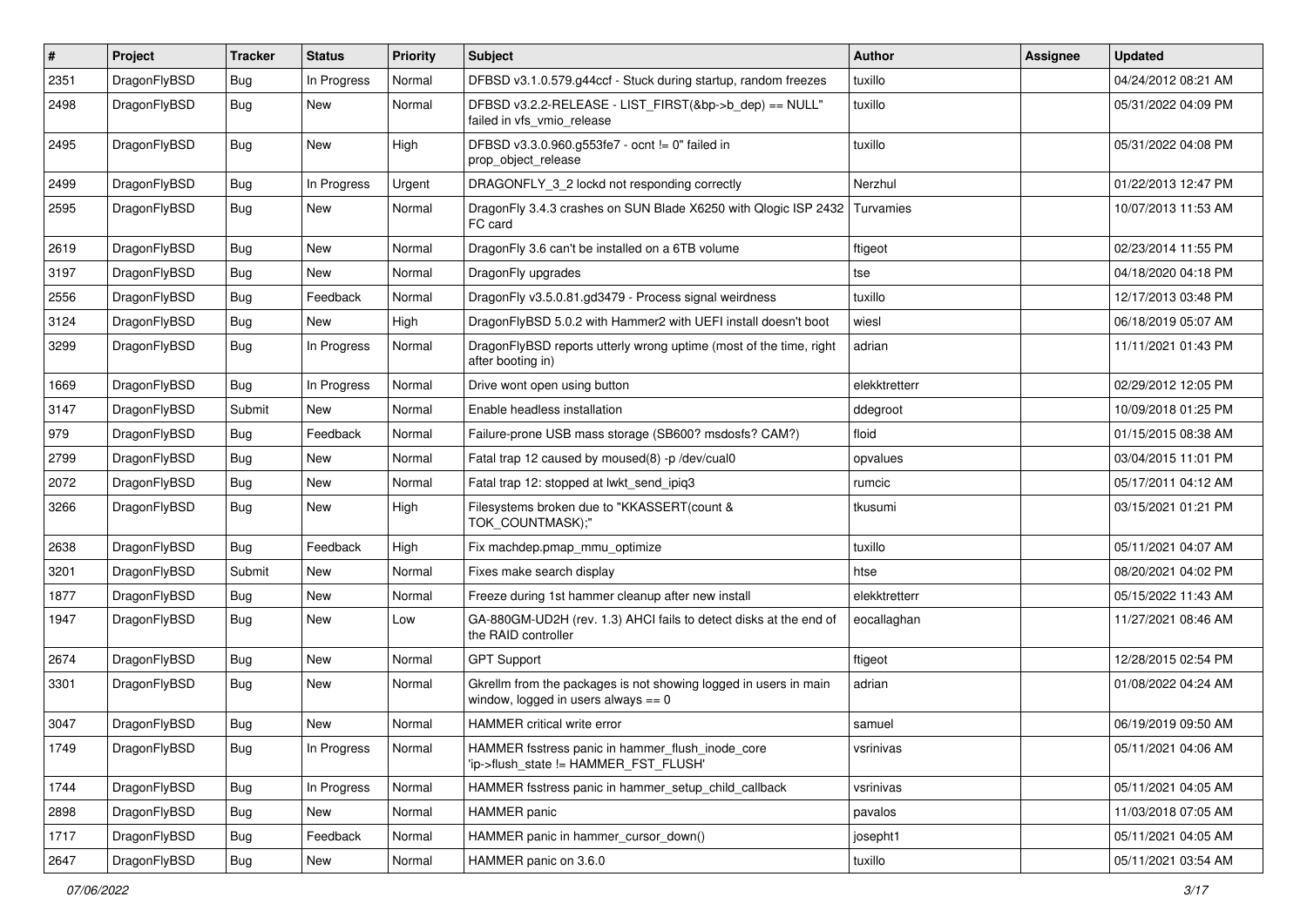| $\pmb{\#}$ | Project      | <b>Tracker</b> | <b>Status</b> | <b>Priority</b> | Subject                                                                                                                                                     | Author       | Assignee | <b>Updated</b>      |
|------------|--------------|----------------|---------------|-----------------|-------------------------------------------------------------------------------------------------------------------------------------------------------------|--------------|----------|---------------------|
| 2863       | DragonFlyBSD | Bug            | <b>New</b>    | Normal          | HAMMER synch tid is zero                                                                                                                                    | shamaz       |          | 12/12/2015 11:24 PM |
| 2287       | DragonFlyBSD | <b>Bug</b>     | New           | Normal          | HAMMER(ROOT) Illegal UNDO TAIL signature at<br>300000001967c000                                                                                             | y0n3t4n1     |          | 11/07/2018 01:22 AM |
| 3249       | DragonFlyBSD | Bug            | <b>New</b>    | Normal          | HAMMER2 fsync(2) not working properly                                                                                                                       | tkusumi      |          | 09/21/2020 07:07 AM |
| 3246       | DragonFlyBSD | Bug            | <b>New</b>    | Normal          | HAMMER2 unable to handle ENOSPC properly                                                                                                                    | tkusumi      |          | 09/04/2020 11:11 AM |
| 2803       | DragonFlyBSD | <b>Bug</b>     | New           | Normal          | HAMMER: Warning: UNDO area too small!                                                                                                                       | ftigeot      |          | 03/11/2015 03:42 PM |
| 2958       | DragonFlyBSD | <b>Bug</b>     | Feedback      | Normal          | Hammer FS dies during pruning after massive write load                                                                                                      | neilb        |          | 10/11/2016 04:20 AM |
| 2852       | DragonFlyBSD | Bug            | New           | Normal          | Hammer File System - hangs on undo during system boot / mount -<br>will not recover on DragonFlyBSD newer than 3.6.0                                        | abale        |          | 05/11/2021 04:07 AM |
| 2347       | DragonFlyBSD | <b>Bug</b>     | Feedback      | High            | Hammer PFSes destroy does not give back full space allocated to<br>PFS.                                                                                     | sgeorge      |          | 07/19/2012 01:11 AM |
| 1907       | DragonFlyBSD | Bug            | <b>New</b>    | Normal          | Hammer crash in hammer_flusher_flush()                                                                                                                      | swildner     |          | 11/11/2010 05:07 AM |
| 3194       | DragonFlyBSD | Bug            | New           | High            | Hammer kernel crash on mirror-stream of PFS after upgrade<br>(assertion "cursor->flags &<br>HAMMER_CURSOR_ITERATE_CHECK" failed in<br>hammer_btree_iterate) | Anonymous    |          | 06/29/2019 01:32 PM |
| 2915       | DragonFlyBSD | <b>Bug</b>     | New           | High            | Hammer mirror-copy problem                                                                                                                                  | t dfbsd      |          | 08/25/2016 05:28 AM |
| 1330       | DragonFlyBSD | Bug            | Feedback      | Normal          | Hammer, usb disk, SYNCHRONIZE CACHE failure                                                                                                                 | josepht      |          | 06/02/2014 04:56 AM |
| 2738       | DragonFlyBSD | Bug            | New           | Normal          | Hammer: Strange behavior when trying to recover old version of<br>moved file                                                                                | roland       |          | 11/20/2014 08:02 AM |
| 3215       | DragonFlyBSD | <b>Bug</b>     | New           | Normal          | Hang in tcdrain(3) after write(3)                                                                                                                           | noloader     |          | 11/25/2019 03:08 PM |
| 1718       | DragonFlyBSD | <b>Bug</b>     | Feedback      | Normal          | IDE disk drive not detected by x86_64 2.6.1 Live CD                                                                                                         | bcox         |          | 11/27/2021 08:25 AM |
| 1882       | DragonFlyBSD | Bug            | New           | Low             | Idea for handling new USB vendor/device codes                                                                                                               | bmk          |          | 10/20/2010 12:15 PM |
| 2535       | DragonFlyBSD | Bug            | New           | Normal          | Imap processes apparentlt blocked on disk I/O                                                                                                               | ftigeot      |          | 04/02/2013 09:31 AM |
| 1836       | DragonFlyBSD | <b>Bug</b>     | New           | Normal          | Incorrect TCP checksum show up in tcpdump                                                                                                                   | robgar1      |          | 05/15/2022 11:22 AM |
| 1144       | DragonFlyBSD | <b>Bug</b>     | Feedback      | Normal          | Incorrect clock under KVM                                                                                                                                   | msylvan      |          | 03/09/2013 01:17 PM |
| 2858       | DragonFlyBSD | Bug            | New           | Low             | Installer "Local or UTC" question should have "No" selected by<br>default.                                                                                  | cgag         |          | 12/02/2015 01:18 PM |
| 2859       | DragonFlyBSD | Bug            | New           | Low             | Installer configuration menu always highlights "Select timezone", no<br>matter which step was last completed.                                               | cgag         |          | 12/02/2015 01:54 PM |
| 3120       | DragonFlyBSD | Bug            | <b>New</b>    | Normal          | Intel AC 8260 firmware does not load                                                                                                                        | Vintodrimmer |          | 08/28/2018 03:30 AM |
| 2994       | DragonFlyBSD | <b>Bug</b>     | New           | Normal          | Intermittent boot hangs after git: hammer - HAMMER Version 7                                                                                                | davshao      |          | 03/30/2017 02:06 PM |
| 1486       | DragonFlyBSD | <b>Bug</b>     | Feedback      | Normal          | Interrupt storm related to SATA DVD device                                                                                                                  | hasso        |          | 05/11/2021 04:01 AM |
| 3269       | DragonFlyBSD | Bug            | In Progress   | Normal          | Is double-buffer'd buf still required by HAMMER2?                                                                                                           | tkusumi      |          | 05/12/2021 04:09 PM |
| 1192       | DragonFlyBSD | Submit         | New           | Normal          | KKASSERTs in sys/kern/uipc_{msg,socket}.c are too strict                                                                                                    | rumcic       |          | 05/11/2021 04:07 AM |
| 3280       | DragonFlyBSD | <b>Bug</b>     | New           | Normal          | KMS console and i915(4) not working in 6.0                                                                                                                  | cmusser      |          | 07/10/2021 03:35 AM |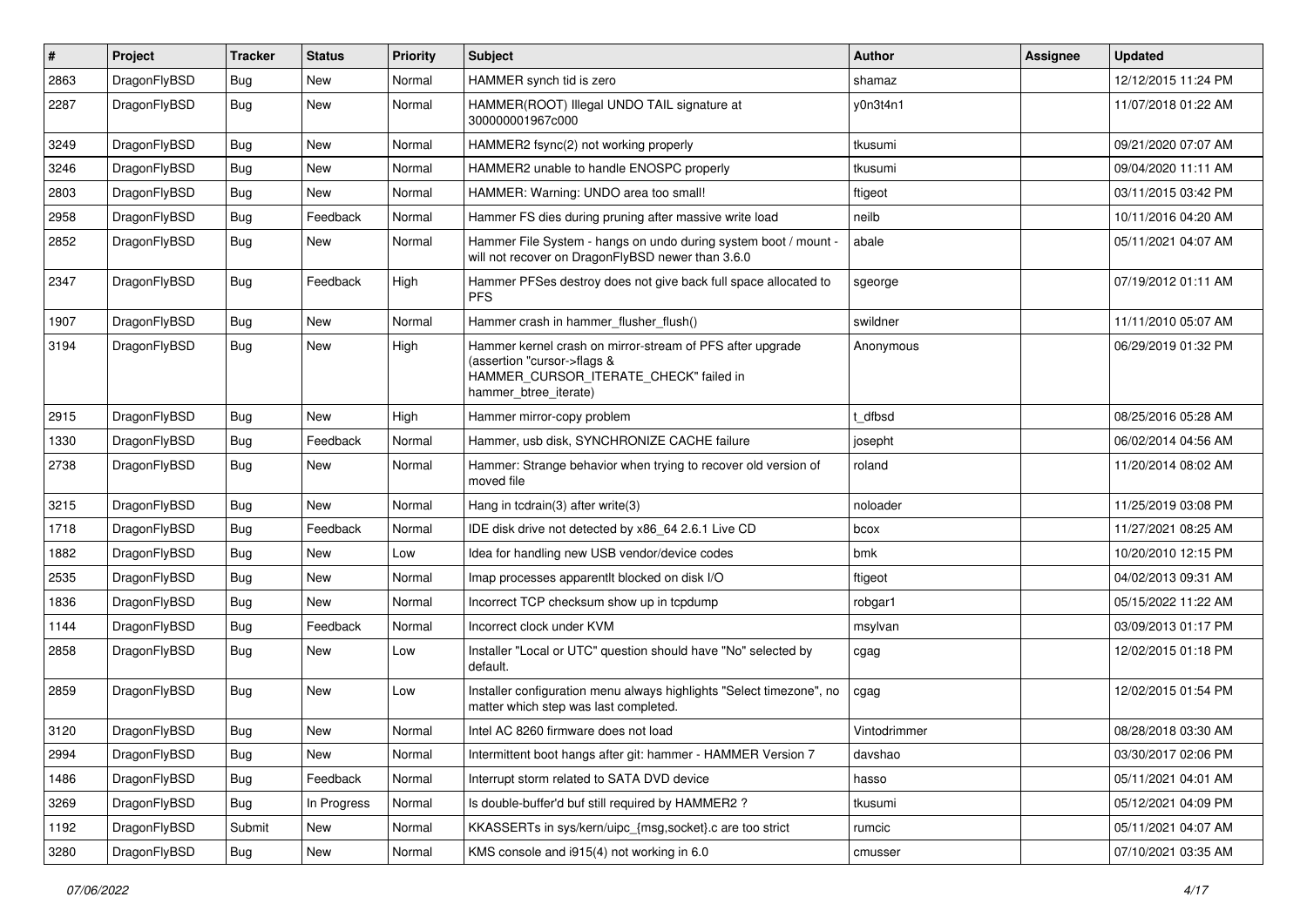| $\sharp$ | Project      | <b>Tracker</b> | <b>Status</b> | <b>Priority</b> | Subject                                                                                | <b>Author</b> | Assignee | <b>Updated</b>      |
|----------|--------------|----------------|---------------|-----------------|----------------------------------------------------------------------------------------|---------------|----------|---------------------|
| 2473     | DragonFlyBSD | Bug            | New           | Normal          | Kernel crash when trying to up the wpi0 device (Dfly<br>v3.3.0.758.g47388-DEVELOPMENT) | tomaz         |          | 02/24/2014 08:50 AM |
| 2250     | DragonFlyBSD | Bug            | New           | Normal          | Kernel panic                                                                           | adamk         |          | 11/23/2018 01:10 AM |
| 3247     | DragonFlyBSD | Bug            | New           | Normal          | Kernel panic doing nothing much                                                        | phma          |          | 09/12/2020 11:40 PM |
| 1594     | DragonFlyBSD | Bug            | New           | Normal          | Kernel panic during boot from Live CD on Dell E6400                                    | bodie         |          | 05/11/2021 03:54 AM |
| 2891     | DragonFlyBSD | Bug            | New           | Normal          | Kernel panic in IEEE802.11 related code                                                | shamaz        |          | 05/29/2016 05:49 PM |
| 3235     | DragonFlyBSD | Bug            | New           | Normal          | Kernel panic in devfs_vnops.c                                                          | mneumann      |          | 04/28/2020 07:00 AM |
| 3224     | DragonFlyBSD | Bug            | <b>New</b>    | Normal          | Kernel panic when trying to ping6                                                      | zhtw          |          | 03/08/2020 08:55 AM |
| 3129     | DragonFlyBSD | Bug            | New           | High            | Kernel panic with 5.2.0 on A2SDi-4C-HLN4F                                              | stateless     |          | 04/24/2018 12:50 AM |
| 2052     | DragonFlyBSD | Bug            | <b>New</b>    | Normal          | Kernel panic: CPU APIC ID out of range                                                 | Anonymous     |          | 05/02/2011 11:06 AM |
| 2421     | DragonFlyBSD | Bug            | New           | High            | Kernel panic: vm fault: page 0xc0f70000 not busy!                                      | lentferj      |          | 10/03/2012 08:16 AM |
| 3218     | DragonFlyBSD | Bug            | New           | Normal          | Kernel panics are not sent to comconsole when booted over EFI                          | mqudsi        |          | 12/02/2019 08:52 PM |
| 1899     | DragonFlyBSD | Bug            | New           | Normal          | Keyboard doesn't work                                                                  | fransm        |          | 05/15/2022 03:32 PM |
| 2004     | DragonFlyBSD | Bug            | New           | Normal          | LWKT_WAIT_IPIQ panic                                                                   | steve         |          | 03/08/2011 05:46 PM |
| 2396     | DragonFlyBSD | Bug            | Feedback      | High            | Latest 3.1 development version core dumps while destroying master<br><b>PFS</b>        | sgeorge       |          | 01/23/2013 04:10 PM |
| 2414     | DragonFlyBSD | Bug            | In Progress   | Normal          | Lenovo S10 acpi freeze (not new)                                                       | davshao       |          | 05/11/2021 04:13 AM |
| 1591     | DragonFlyBSD | Bug            | Feedback      | Normal          | Lenovo X301 hangs with AHCI Driver CMD TIMEOUT<br>STS=d0 <bsy></bsy>                   | eocallaghan   |          | 05/11/2021 04:05 AM |
| 1502     | DragonFlyBSD | Bug            | In Progress   | Normal          | Lock while deleting files from nohistory HAMMER directories                            | hasso         |          | 03/10/2013 04:28 AM |
| 3165     | DragonFlyBSD | <b>Bug</b>     | New           | Normal          | Looping at boot time                                                                   | gop           |          | 12/28/2018 01:04 PM |
| 1456     | DragonFlyBSD | <b>Bug</b>     | Feedback      | Normal          | Microsoft wireless desktop problems                                                    | elekktretterr |          | 01/15/2015 08:34 AM |
| 2887     | DragonFlyBSD | Bug            | New           | Low             | Missing extattr_namespace_to_string and<br>extattr string to namespace functions       | rubenk        |          | 02/06/2016 05:09 AM |
| 1463     | DragonFlyBSD | Bug            | New           | Normal          | Mountroot before drives are initialized                                                | elekktretterr |          | 12/07/2010 01:30 PM |
| 3111     | DragonFlyBSD | Bug            | In Progress   | High            | Mouse lags every second heavily under X11                                              | mneumann      |          | 12/12/2017 09:46 PM |
| 1695     | DragonFlyBSD | <b>Bug</b>     | New           | Normal          | NFS-related system breakdown                                                           | Anonymous     |          | 04/10/2014 12:35 AM |
| 3310     | DragonFlyBSD | <b>Bug</b>     | In Progress   | Normal          | NVMM+QEMU fail to boot with UEFI: Mem Assist Failed<br>[gpa=0xfffffff0]                | liweitianux   |          | 01/11/2022 03:22 PM |
| 3317     | DragonFlyBSD | <b>Bug</b>     | In Progress   | Normal          | Network vtnet0 not working on Hetzner cloud                                            | mneumann      |          | 06/18/2022 03:55 AM |
| 1774     | DragonFlyBSD | <b>Bug</b>     | New           | Normal          | New IP header cleanup branch available for testing                                     | dillon        |          | 05/15/2022 10:59 AM |
| 2051     | DragonFlyBSD | <b>Bug</b>     | New           | Normal          | No ipv6 lan route entry created on 2.10                                                | ftigeot       |          | 04/21/2011 10:37 AM |
| 2161     | DragonFlyBSD | <b>Bug</b>     | New           | Normal          | Outdated xorg.conf file gets installed into etc and screws up mouse                    | eocallaghan   |          | 10/27/2011 01:51 PM |
| 3101     | DragonFlyBSD | <b>Bug</b>     | <b>New</b>    | Low             | PFI CGI install not working in dragonflybsd 5.0.1 USB install                          | bnegre82      |          | 05/11/2021 04:14 AM |
| 3199     | DragonFlyBSD | <b>Bug</b>     | New           | Normal          | PFS label not found panic                                                              | tse           |          | 08/21/2019 03:51 AM |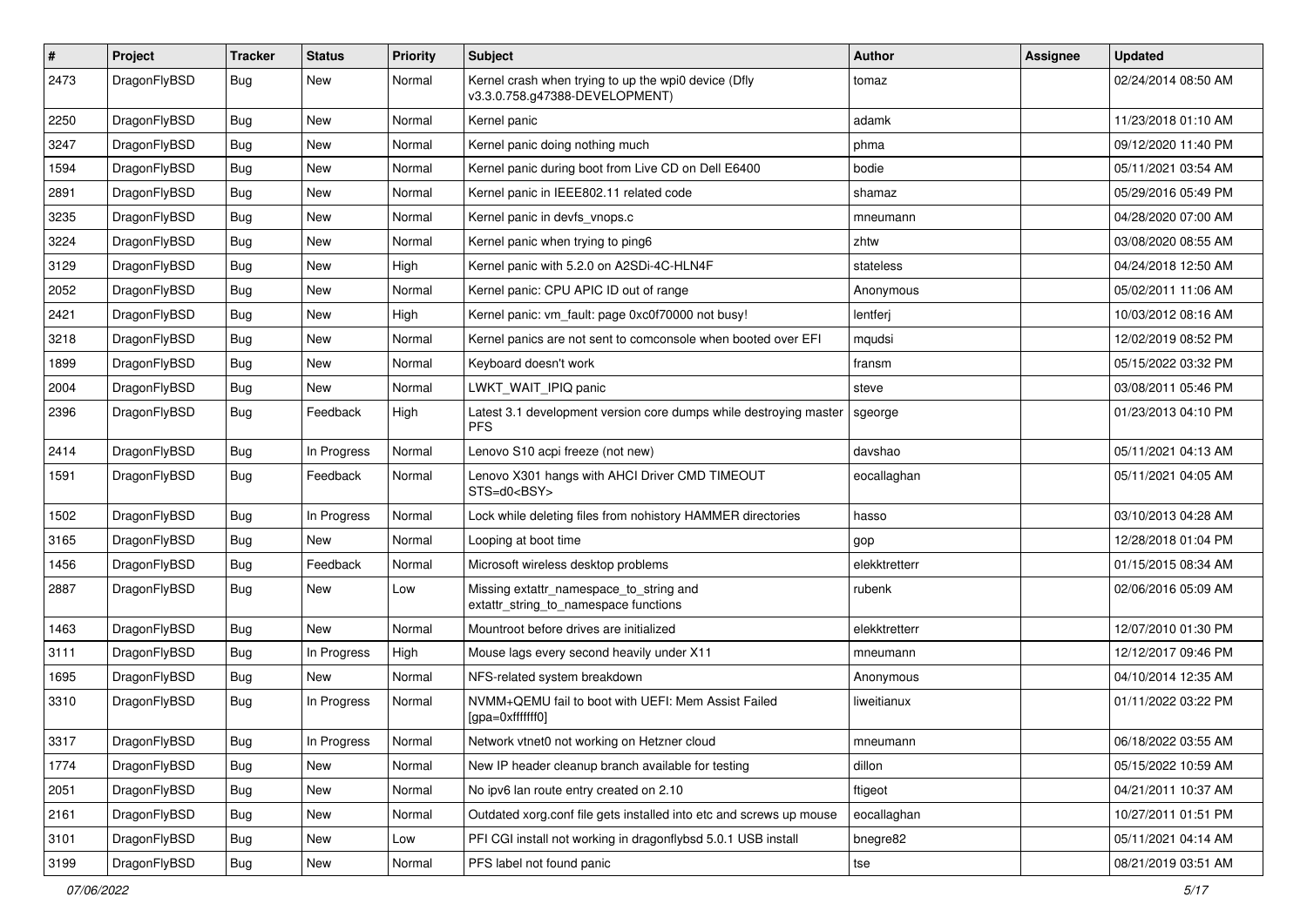| $\pmb{\#}$ | Project      | <b>Tracker</b> | <b>Status</b> | <b>Priority</b> | <b>Subject</b>                                                                                  | Author          | Assignee | <b>Updated</b>      |
|------------|--------------|----------------|---------------|-----------------|-------------------------------------------------------------------------------------------------|-----------------|----------|---------------------|
| 1580       | DragonFlyBSD | Bug            | Feedback      | Normal          | Panic (Fatal trap 12: page fault while in kernel mode) while playing<br>with pf and netif names | rumcic          |          | 12/21/2018 01:21 AM |
| 2812       | DragonFlyBSD | <b>Bug</b>     | <b>New</b>    | Normal          | Panic on Intel DE3815TYKHE                                                                      | tmorp           |          | 05/14/2015 03:14 PM |
| 2071       | DragonFlyBSD | Bug            | New           | High            | Panic on assertion: (int)(flg->seq - seq) > 0 in hammer_flusher_flush<br>after inode error      | vsrinivas       |          | 06/12/2011 07:59 AM |
| 2081       | DragonFlyBSD | <b>Bug</b>     | Feedback      | Normal          | Panic on device "detach" / "failure"                                                            | vsrinivas       |          | 02/29/2012 07:11 AM |
| 1939       | DragonFlyBSD | <b>Bug</b>     | New           | Normal          | Panic on nightly build and stress test box                                                      | lentferj        |          | 12/18/2010 08:41 AM |
| 1250       | DragonFlyBSD | <b>Bug</b>     | Feedback      | Normal          | Panic upon plugging an USB flash drive into the machine                                         | rumcic          |          | 03/10/2013 05:17 AM |
| 1873       | DragonFlyBSD | <b>Bug</b>     | New           | Normal          | Panic upon usb mouse detach and reattaching                                                     | rumcic          |          | 02/01/2011 09:53 AM |
| 2641       | DragonFlyBSD | Bug            | New           | Normal          | Panic when loading natapci as module                                                            | tuxillo         |          | 05/11/2021 03:54 AM |
| 1860       | DragonFlyBSD | <b>Bug</b>     | Feedback      | Normal          | Panic while creating UFS fs on vn(4) for initrd                                                 | matthias        |          | 02/29/2012 07:16 AM |
| 884        | DragonFlyBSD | Bug            | In Progress   | High            | Performance/memory problems under filesystem IO load                                            | hasso           |          | 05/11/2021 03:50 AM |
| 2020       | DragonFlyBSD | <b>Bug</b>     | New           | Low             | Port brcm80211 driver from Linux to DragonFly BSD                                               | studer          |          | 03/05/2011 10:54 PM |
| 2617       | DragonFlyBSD | <b>Bug</b>     | Feedback      | Normal          | Possible issue with wireless mouse on 3.6 release                                               | FilippoMo       |          | 01/14/2015 03:42 PM |
| 1668       | DragonFlyBSD | Bug            | Feedback      | Normal          | Power button not working                                                                        | elekktretterr   |          | 03/10/2013 06:22 AM |
| 3117       | DragonFlyBSD | <b>Bug</b>     | New           | Normal          | Problem with colours if "intel" video-driver used                                               | dpostolov       |          | 01/07/2018 11:35 PM |
| 2881       | DragonFlyBSD | <b>Bug</b>     | <b>New</b>    | Normal          | Pulseaudio hangs/resets system when starting X11                                                | mneumann        |          | 01/09/2016 03:08 AM |
| 3134       | DragonFlyBSD | Bug            | <b>New</b>    | Normal          | RFC 3021 (/31 networks) appear to be unsupported                                                | jailbird        |          | 05/16/2018 11:03 PM |
| 2288       | DragonFlyBSD | <b>Bug</b>     | Feedback      | Normal          | Random IO performance loss introduced since January 1st                                         | lentferj        |          | 01/23/2013 04:21 PM |
| 2509       | DragonFlyBSD | <b>Bug</b>     | New           | Normal          | Redefinition of DIRBLKSIZ in restore(8)                                                         | swildner        |          | 06/04/2022 04:40 AM |
| 2933       | DragonFlyBSD | Submit         | New           | Normal          | Remove unix domain socket support from cat(1)                                                   | sevan           |          | 08/01/2016 08:10 PM |
| 2629       | DragonFlyBSD | <b>Bug</b>     | New           | Normal          | Replace gcc44 with llvm34, clang34, and libc++                                                  | tuxillo         |          | 06/02/2014 02:30 PM |
| 3298       | DragonFlyBSD | Bug            | New           | Normal          | Running "w" and having logged in via XDM through VNC, "w" prints<br>an extra error message      | piecuch         |          | 10/25/2021 09:16 AM |
| 3029       | DragonFlyBSD | Bug            | <b>New</b>    | Normal          | Running DflyBSD 4.8 on FreeBSD bhyve as a guest                                                 | iron            |          | 05/13/2022 04:33 AM |
| 3300       | DragonFlyBSD | Bug            | <b>New</b>    | Normal          | Running Xvnc from TigerVNC package through the INETD daemon<br>in TCP WAIT mode fails hard      | adrian          |          | 01/08/2022 04:25 AM |
| 2095       | DragonFlyBSD | <b>Bug</b>     | New           | Low             | Running installer post-install: Unsupported DFUI transport "                                    | greenrd         |          | 06/26/2011 09:20 AM |
| 2587       | DragonFlyBSD | <b>Bug</b>     | New           | Normal          | SATA DVD writer not detected by DragonFly                                                       | srussell        |          | 09/04/2020 08:55 AM |
| 1194       | DragonFlyBSD | <b>Bug</b>     | New           | Normal          | SCSI errors while trying to copy photos from my camera                                          | elekktretterr   |          | 01/14/2015 04:39 PM |
| 3243       | DragonFlyBSD | <b>Bug</b>     | New           | Normal          | SMART status not reported properly for SSD disks                                                | daftaupe        |          | 09/09/2020 11:03 PM |
| 2731       | DragonFlyBSD | <b>Bug</b>     | In Progress   | Normal          | Screen full of random colors when starting Xorg with Intel Haswell<br>HD Graphics P4600         | jkatzmaier      |          | 11/12/2014 04:08 PM |
| 3278       | DragonFlyBSD | Bug            | New           | Normal          | Second screen image is distorted                                                                | arcade@b1t.name |          | 07/10/2021 03:36 AM |
| 2094       | DragonFlyBSD | <b>Bug</b>     | New           | Normal          | Segfault when gdb printing backtrace from core dump                                             | greenrd         |          | 06/25/2011 04:14 PM |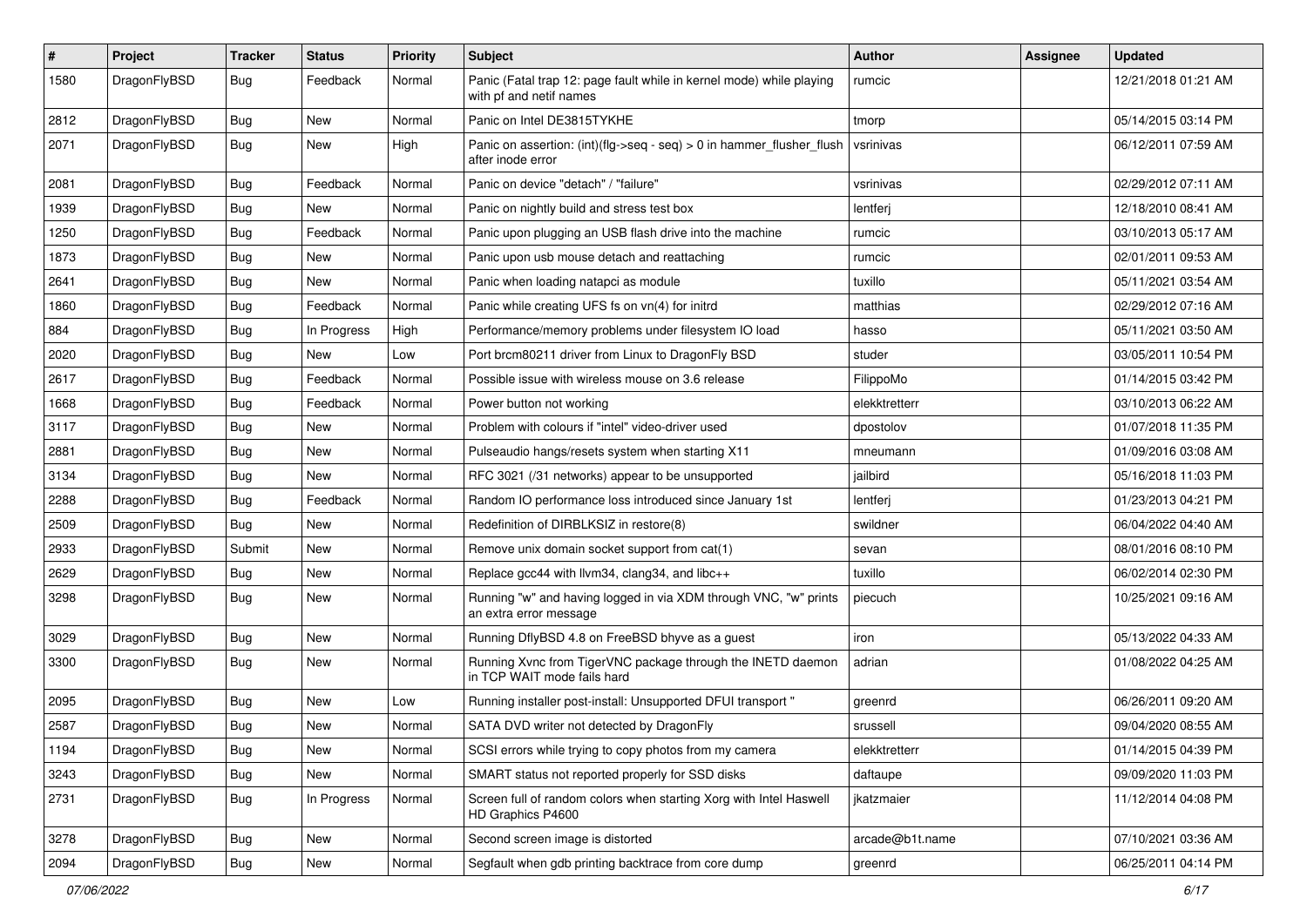| $\sharp$ | Project      | <b>Tracker</b> | <b>Status</b> | <b>Priority</b> | Subject                                                                                                   | <b>Author</b>   | Assignee | <b>Updated</b>      |
|----------|--------------|----------------|---------------|-----------------|-----------------------------------------------------------------------------------------------------------|-----------------|----------|---------------------|
| 1313     | DragonFlyBSD | Bug            | New           | Low             | Signal code in kernel needs major overhaul (signal queues,<br>si code, si addr)                           | hasso           |          | 05/11/2021 04:00 AM |
| 1336     | DragonFlyBSD | <b>Bug</b>     | In Progress   | Normal          | Still looking for reports of missed directory entries w/ HAMMER                                           | dillon          |          | 05/11/2021 04:00 AM |
| 2529     | DragonFlyBSD | <b>Bug</b>     | <b>New</b>    | Low             | Sundance network adapter is not detected and attached                                                     | kworr           |          | 03/25/2013 02:29 AM |
| 1884     | DragonFlyBSD | Bug            | New           | Normal          | System completely freezes while listening music (devbuf: malloc<br>limit exceeded)                        | shamaz          |          | 01/24/2011 05:00 PM |
| 2308     | DragonFlyBSD | Bug            | <b>New</b>    | Normal          | System freeze when unloading snd hda                                                                      | jaydg           |          | 02/19/2012 07:15 AM |
| 3157     | DragonFlyBSD | <b>Bug</b>     | New           | Normal          | TP-Link UE300 not working in 5.2-RELEASE                                                                  | tuxillo         |          | 11/15/2018 02:08 PM |
| 2820     | DragonFlyBSD | <b>Bug</b>     | New           | Normal          | TP-Link USB Wi-Fi adapter cannot be reattached to the system                                              | shamaz          |          | 05/22/2015 09:45 PM |
| 1982     | DragonFlyBSD | Bug            | New           | Low             | There is no linuxulator on x86-64                                                                         | herrgard        |          | 05/31/2022 02:25 PM |
| 2371     | DragonFlyBSD | <b>Bug</b>     | New           | Normal          | Timezone problem with America/Sao Paulo                                                                   | raitech         |          | 05/17/2012 01:42 PM |
| 2153     | DragonFlyBSD | <b>Bug</b>     | <b>New</b>    | Normal          | Too many unuseful warnings at boot                                                                        | juanfra684      |          | 10/18/2011 10:16 PM |
| 3311     | DragonFlyBSD | <b>Bug</b>     | New           | Low             | TrueCrypt support may cause kernel crash                                                                  | arcade@b1t.name |          | 04/29/2022 06:19 AM |
| 1613     | DragonFlyBSD | <b>Bug</b>     | Feedback      | Normal          | USB Keyboard not working on master                                                                        | elekktretterr   |          | 05/11/2021 04:05 AM |
| 3139     | DragonFlyBSD | Bug            | New           | Normal          | USB Mouse Does Not Work in DragonflyBSD guest on VirtualBox                                               | chiguy1256      |          | 06/24/2018 10:14 PM |
| 2802     | DragonFlyBSD | <b>Bug</b>     | New           | Normal          | USB Wifi urtwn0 crash from cd boot                                                                        | opvalues        |          | 03/10/2015 01:07 AM |
| 846      | DragonFlyBSD | <b>Bug</b>     | Feedback      | Normal          | USB bugs:usb mouse can't used!                                                                            | frankning       |          | 01/15/2015 08:36 AM |
| 2077     | DragonFlyBSD | Bug            | <b>New</b>    | Normal          | USB devices conflicting                                                                                   | srussell        |          | 05/17/2011 05:12 PM |
| 2061     | DragonFlyBSD | <b>Bug</b>     | <b>New</b>    | Normal          | USB keyboard boot panic                                                                                   | sjg             |          | 05/04/2012 12:20 AM |
| 2675     | DragonFlyBSD | Bug            | <b>New</b>    | Low             | Ultimate N WiFi Link 5300 get iwn_intr: fatal firmware error on 5GHz                                      | revuwa          |          | 05/11/2021 04:07 AM |
| 1454     | DragonFlyBSD | <b>Bug</b>     | Feedback      | Normal          | Unable to boot from external USB DVD drive                                                                | elekktretterr   |          | 05/11/2021 04:01 AM |
| 1560     | DragonFlyBSD | <b>Bug</b>     | Feedback      | Normal          | Unable to modify partition table on ThinkPad T61p during install                                          | rehsack         |          | 01/15/2015 08:57 AM |
| 2316     | DragonFlyBSD | Bug            | New           | Normal          | Ungraceful invalid password handling for adding a new user in the<br>installer                            | rune            |          | 04/27/2012 11:23 PM |
| 2622     | DragonFlyBSD | Bug            | <b>New</b>    | Normal          | VAIO FIT15E fn keys support                                                                               | nonsolosoft     |          | 12/31/2013 01:31 AM |
| 2631     | DragonFlyBSD | Bug            | In Progress   | Low             | Verify library versioning current with full package build and switch it<br>on (after publishing packages) | tuxillo         |          | 05/11/2021 04:06 AM |
| 2125     | DragonFlyBSD | Bug            | New           | Normal          | Weird garbage in dmesg                                                                                    | herrgard        |          | 08/30/2011 08:04 PM |
| 3302     | DragonFlyBSD | <b>Bug</b>     | <b>New</b>    | Normal          | Will not boot on System76 Lemur Pro (lemp10)                                                              | piecuch         |          | 11/03/2021 10:21 AM |
| 2360     | DragonFlyBSD | <b>Bug</b>     | In Progress   | Normal          | Wishlist: virtio driver import                                                                            | vsrinivas       |          | 06/04/2022 04:16 AM |
| 3284     | DragonFlyBSD | <b>Bug</b>     | <b>New</b>    | Normal          | Wrong towlower() result for U+038A                                                                        | bhaible         |          | 07/10/2021 03:34 AM |
| 2808     | DragonFlyBSD | <b>Bug</b>     | New           | Normal          | X freeze by switching between X and VT - results in black screen                                          | lukesky333      |          | 05/11/2021 03:55 AM |
| 2311     | DragonFlyBSD | <b>Bug</b>     | New           | Normal          | Xorg crash having something to do with drm                                                                | phma            |          | 02/22/2012 09:59 AM |
| 3226     | DragonFlyBSD | <b>Bug</b>     | New           | Normal          | Xorg freezes in vm: thread stuck in "objtrm1"                                                             | peeter          |          | 04/08/2020 02:10 AM |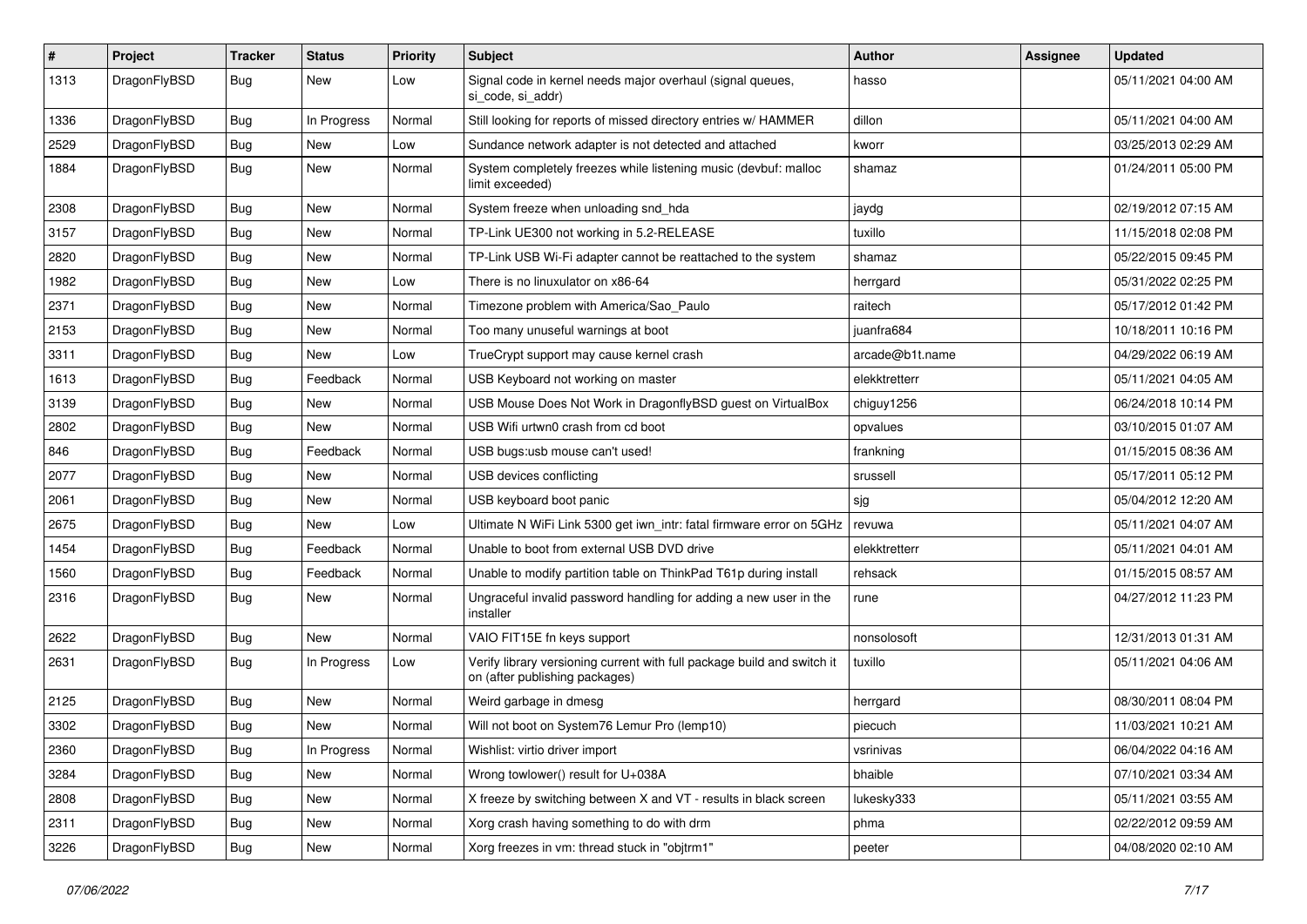| $\pmb{\#}$ | Project      | <b>Tracker</b> | <b>Status</b> | <b>Priority</b> | Subject                                                                                         | <b>Author</b>   | Assignee | <b>Updated</b>      |
|------------|--------------|----------------|---------------|-----------------|-------------------------------------------------------------------------------------------------|-----------------|----------|---------------------|
| 2098       | DragonFlyBSD | Submit         | New           | Normal          | [PATCH] correct ath man page example<br>(/usr/src/share/man/man4/ath.4)                         | nobody          |          | 11/15/2011 12:27 AM |
| 2122       | DragonFlyBSD | Submit         | New           | Normal          | [Review] Fixes to the VFS layer                                                                 | ftigeot         |          | 05/31/2022 03:25 PM |
| 2878       | DragonFlyBSD | Bug            | New           | Low             | [fix] CCVER problem when using clang and cpu extensions<br>(intrinsics)                         | arcade@b1t.name |          | 06/24/2016 04:25 AM |
| 2115       | DragonFlyBSD | <b>Bug</b>     | New           | Normal          | [msk] system freeze after receive some paquet                                                   | bsdsx           |          | 08/22/2011 10:22 AM |
| 2306       | DragonFlyBSD | Bug            | New           | Normal          | a crash starts the kernel debugger in text mode, but just reboots in X                          | phma            |          | 02/11/2012 08:02 PM |
| 1521       | DragonFlyBSD | Bug            | Feedback      | Normal          | amd64 2.4 livecd won't mount root at boot                                                       | bolapara        |          | 01/28/2018 03:45 AM |
| 2459       | DragonFlyBSD | Bug            | Feedback      | Normal          | apic problems with HP Probook 4510s                                                             | thowe           |          | 11/27/2021 08:22 AM |
| 3143       | DragonFlyBSD | Bug            | <b>New</b>    | Normal          | assertion "0" failed in hammer2_inode_xop_chain_sync                                            | cbin            |          | 07/18/2018 12:50 PM |
| 1246       | DragonFlyBSD | Bug            | New           | Normal          | bad resolution (monitor desync) with livedvd                                                    | Przem0l         |          | 02/18/2014 06:29 AM |
| 1525       | DragonFlyBSD | Bug            | <b>New</b>    | Normal          | boehm-gc problems                                                                               | hasso           |          | 10/13/2012 07:13 PM |
| 806        | DragonFlyBSD | Bug            | Feedback      | Normal          | boot error on MacBook                                                                           | tralamazza      |          | 06/04/2022 05:28 AM |
| 2680       | DragonFlyBSD | <b>Bug</b>     | <b>New</b>    | Low             | boot0cfg update makes box unbootable                                                            | herrgard        |          | 06/10/2014 06:02 AM |
| 3006       | DragonFlyBSD | Bug            | New           | Normal          | boot0cfg: panic in kern_udev.c in function _udev_dict_set_cstr when<br>installing in VirtualBox | MichiGreat      |          | 04/01/2017 02:22 PM |
| 2882       | DragonFlyBSD | Bug            | <b>New</b>    | Low             | bridge sends packets from individual interfaces                                                 | arcade@b1t.name |          | 01/09/2016 12:43 PM |
| 2531       | DragonFlyBSD | Bug            | <b>New</b>    | Normal          | camcontrol fails to disable APM                                                                 | m.lombardi85    |          | 03/23/2013 12:28 PM |
| 2924       | DragonFlyBSD | Bug            | New           | Normal          | cat -v fails to tag characters in extended table with M- prefix with<br>some locales            | sevan           |          | 07/11/2016 07:18 AM |
| 1618       | DragonFlyBSD | Bug            | Feedback      | Normal          | collision for 'struct pmap' when using RPC and <sys user.h=""></sys>                            | carenas         |          | 05/11/2021 04:05 AM |
| 3240       | DragonFlyBSD | Bug            | New           | High            | compile error because of openssl with /usr/dports/security/rhash for<br>mysql 8 install         | UlasSAYGIN      |          | 06/04/2020 08:05 AM |
| 2389       | DragonFlyBSD | <b>Bug</b>     | <b>New</b>    | Normal          | computer crashed while listing processes                                                        | phma            |          | 06/18/2012 02:49 PM |
| 2712       | DragonFlyBSD | Bug            | <b>New</b>    | Normal          | connect(2) returns EINVAL when retrying after ECONNREFUSED                                      | jorisgio        |          | 08/14/2014 05:31 PM |
| 2621       | DragonFlyBSD | Bug            | <b>New</b>    | Normal          | core dump using cdrom                                                                           | nonsolosoft     |          | 12/27/2013 12:43 AM |
| 3110       | DragonFlyBSD | Bug            | New           | Normal          | crash with ipfw3 under load                                                                     | bnegre82        |          | 12/09/2017 06:22 AM |
| 2547       | DragonFlyBSD | Bug            | New           | High            | crashed while doing a dry run of pkg_rolling-replace                                            | phma            |          | 04/18/2013 10:40 PM |
| 2319       | DragonFlyBSD | Bug            | New           | Normal          | crypt/passwd forward compat                                                                     | c.turner1       |          | 02/28/2012 12:39 PM |
| 2569       | DragonFlyBSD | Bug            | New           | Normal          | ctime NFS                                                                                       | terney          |          | 08/11/2013 04:35 AM |
| 3116       | DragonFlyBSD | Bug            | New           | Normal          | da0 detects on very big volume if to _remove_ usb install stick and<br>reboot on Intel NUC5PPYH | dpostolov       |          | 01/07/2018 09:40 PM |
| 2917       | DragonFlyBSD | <b>Bug</b>     | New           | Normal          | da8: reading primary partition table: error accessing offset<br>000000000000 for 512            | liweitianux     |          | 05/11/2021 08:43 PM |
| 2604       | DragonFlyBSD | <b>Bug</b>     | New           | Normal          | dell laptop does not boot with LATEST                                                           | isenmann        |          | 11/20/2013 02:07 AM |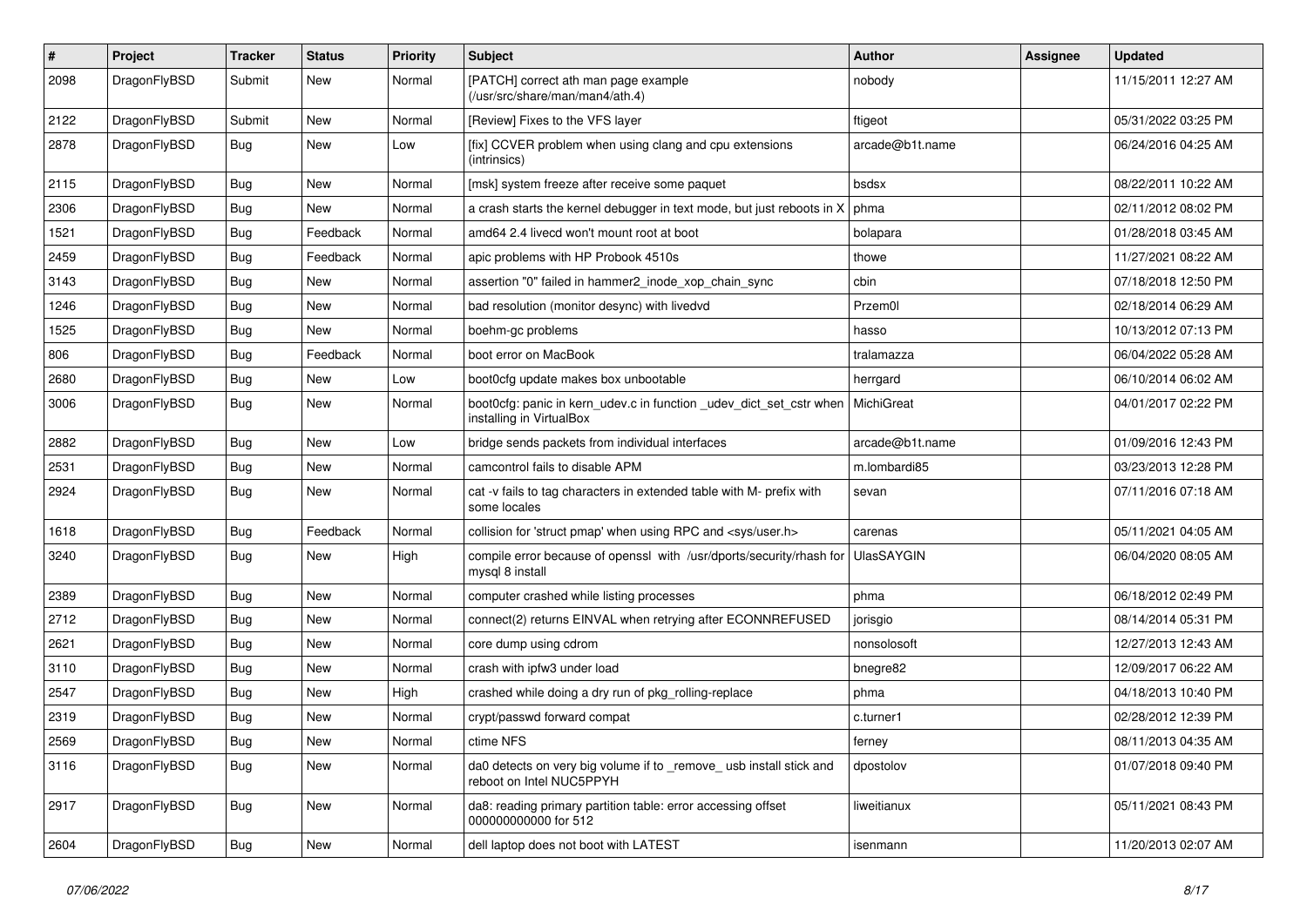| $\pmb{\#}$ | Project      | <b>Tracker</b> | <b>Status</b> | <b>Priority</b> | Subject                                                                    | <b>Author</b>     | <b>Assignee</b> | <b>Updated</b>      |
|------------|--------------|----------------|---------------|-----------------|----------------------------------------------------------------------------|-------------------|-----------------|---------------------|
| 2082       | DragonFlyBSD | Bug            | New           | Normal          | dfbsd 2.10.1 amd64 - mc port build error with 'bmake bin-install'          | sun-doctor        |                 | 05/25/2011 07:18 PM |
| 3141       | DragonFlyBSD | Bug            | <b>New</b>    | Normal          | dhclient blocks boot process                                               | rowo              |                 | 12/16/2018 11:01 AM |
| 1951       | DragonFlyBSD | Bug            | <b>New</b>    | Normal          | dma_timeouts at phyaddr on a good hdd                                      | peur.neu          |                 | 01/04/2011 07:12 AM |
| 2886       | DragonFlyBSD | Bug            | New           | Normal          | dragonfly mail agent: sending a testmail causes high system load           | worf              |                 | 02/05/2016 05:53 AM |
| 3011       | DragonFlyBSD | Bug            | In Progress   | Normal          | dragonfly/sys/dev/netif/re/re.c: suspicious code ?                         | dcb               |                 | 07/29/2017 01:26 AM |
| 2806       | DragonFlyBSD | <b>Bug</b>     | New           | Normal          | failed to configure a link-local address on ath0 (errno = 22)              | Chingyuan         |                 | 05/25/2021 01:00 AM |
| 2790       | DragonFlyBSD | Submit         | New           | Low             | filedesc softrefs increment code factoring                                 | dclink            |                 | 02/21/2015 04:00 AM |
| 3041       | DragonFlyBSD | Submit         | New           | Normal          | firmware: Remove embedding of multiple images in one module.               | Anonymous         |                 | 12/25/2020 02:15 AM |
| 331        | DragonFlyBSD | Bug            | In Progress   | Normal          | ftpsesame (aka Bridging S01E03)                                            | bastyaelvtars     |                 | 03/09/2013 12:28 PM |
| 3222       | DragonFlyBSD | Bug            | New           | Normal          | gcc - undefined reference to '__atomic_load' (missing libatomic?)          | mneumann          |                 | 02/08/2020 02:45 AM |
| 2282       | DragonFlyBSD | <b>Bug</b>     | In Progress   | Normal          | gdb segfaults with certain corefiles                                       | tuxillo           |                 | 01/18/2012 04:40 PM |
| 2124       | DragonFlyBSD | Bug            | New           | Normal          | getty repeating too quickly on port /dev/ttyv0                             | sgeorge.ml        |                 | 09/01/2011 04:28 AM |
| 1943       | DragonFlyBSD | <b>Bug</b>     | <b>New</b>    | Normal          | hammer assertion panic                                                     | peter             |                 | 12/27/2010 12:45 AM |
| 2526       | DragonFlyBSD | Bug            | <b>New</b>    | Normal          | hammer cleanup doesn't run on first day of DST                             | pavalos           |                 | 10/18/2016 05:28 PM |
| 2387       | DragonFlyBSD | Bug            | <b>New</b>    | Normal          | hammer ignores -t during dedup                                             | phma              |                 | 06/17/2012 12:30 PM |
| 2123       | DragonFlyBSD | Bug            | <b>New</b>    | Normal          | hammer is losing files                                                     | schmir            |                 | 08/30/2011 07:56 PM |
| 2809       | DragonFlyBSD | <b>Bug</b>     | <b>New</b>    | Normal          | hammer mirror-stream                                                       | masu              |                 | 04/10/2015 12:33 AM |
| 1984       | DragonFlyBSD | Bug            | <b>New</b>    | Normal          | hammer mount fails after crash - HAMMER: FIFO record bad head<br>signature | thomas.nikolajsen |                 | 03/08/2011 06:57 PM |
| 2552       | DragonFlyBSD | Bug            | <b>New</b>    | Low             | hammer recovery should indicate progress                                   | phma              |                 | 05/03/2013 12:13 AM |
| 2857       | DragonFlyBSD | Bug            | New           | Normal          | hammer stalls via bitcoin-qt                                               | tkusumi           |                 | 11/30/2015 06:52 AM |
| 1307       | DragonFlyBSD | <b>Bug</b>     | In Progress   | Normal          | hammer tid -2 shows unexpected result                                      | corecode          |                 | 10/18/2016 05:29 PM |
| 3312       | DragonFlyBSD | Submit         | <b>New</b>    | Normal          | hammer2: redundant chain modify after chain creation                       | tkusumi           |                 | 05/15/2022 01:35 PM |
| 3316       | DragonFlyBSD | <b>Bug</b>     | New           | Normal          | hammer2_dirent_create() allows creating >1 dirents with the same<br>name   | tkusumi           |                 | 06/05/2022 12:35 PM |
| 2140       | DragonFlyBSD | Bug            | <b>New</b>    | High            | hammer_io_delallocate panic with 'duplicate entry' message                 | ttw               |                 | 10/07/2011 12:22 PM |
| 1398       | DragonFlyBSD | Submit         | In Progress   | Normal          | hdestroy(3) restricts hash key to point to malloc'ed space                 | Anonymous         |                 | 08/20/2021 04:06 PM |
| 2598       | DragonFlyBSD | <b>Bug</b>     | New           | Normal          | i386 via USB Booting                                                       | mbzadegan         |                 | 10/21/2013 02:28 AM |
| 2329       | DragonFlyBSD | <b>Bug</b>     | New           | Normal          | ibm x3550 & acpi                                                           | ano               |                 | 06/03/2014 11:37 AM |
| 2182       | DragonFlyBSD | <b>Bug</b>     | New           | Normal          | if_msk PHY FIFO underrun/overflow                                          | nonsolosoft       |                 | 09/03/2012 06:39 AM |
| 989        | DragonFlyBSD | Bug            | New           | Normal          | installer/fdisk trouble with wrapped values                                | Discodestroyer    |                 | 02/18/2014 06:27 AM |
| 285        | DragonFlyBSD | <b>Bug</b>     | Feedback      | Low             | interrupt latency with re without ip address configured                    | thomas.nikolajsen |                 | 02/20/2014 10:30 AM |
| 2788       | DragonFlyBSD | <b>Bug</b>     | New           | Normal          | ioctl GSLICEINFO: Not working for vnode slice                              | mneumann          |                 | 02/12/2015 07:49 AM |
| 2972       | DragonFlyBSD | Bug            | New           | Normal          | ipfw3 "deny to me" does not work correctly                                 | mneumann          |                 | 12/27/2016 12:11 PM |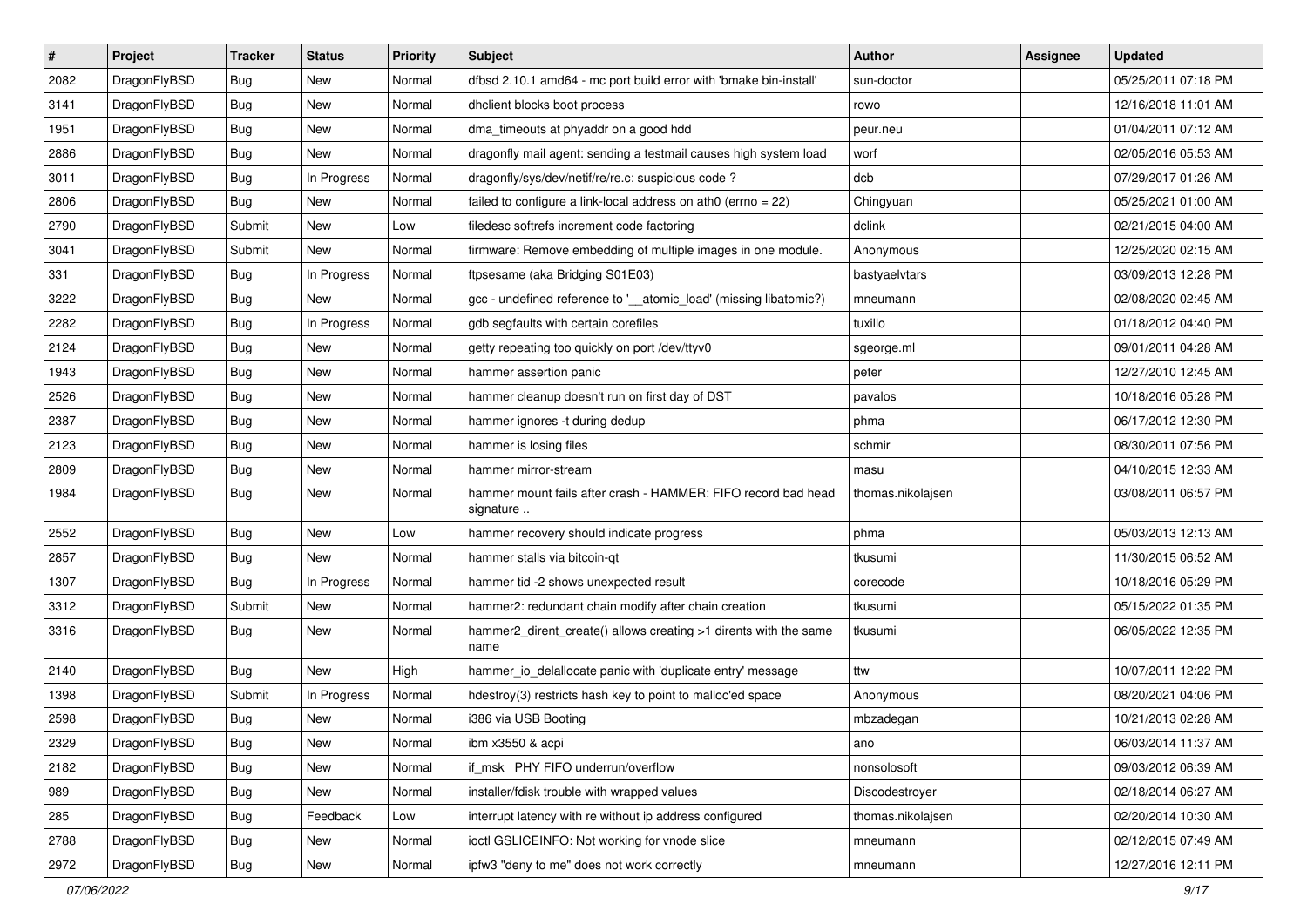| $\pmb{\#}$ | Project      | <b>Tracker</b> | <b>Status</b> | <b>Priority</b> | Subject                                                                                                  | <b>Author</b>     | Assignee | <b>Updated</b>      |
|------------|--------------|----------------|---------------|-----------------|----------------------------------------------------------------------------------------------------------|-------------------|----------|---------------------|
| 1867       | DragonFlyBSD | Bug            | New           | Normal          | it(4) motherboard and fan problems                                                                       | tuxillo           |          | 07/08/2011 10:48 AM |
| 2626       | DragonFlyBSD | Bug            | New           | Normal          | iwn driver drops with error: "firmware error 'iwn_intr: fatal firmware<br>error"                         | rodyaj            |          | 01/09/2014 05:50 AM |
| 1949       | DragonFlyBSD | <b>Bug</b>     | <b>New</b>    | Normal          | iwn panic                                                                                                | pavalos           |          | 01/30/2011 03:21 AM |
| 2735       | DragonFlyBSD | Bug            | <b>New</b>    | Urgent          | iwn panics SYSSASSERT                                                                                    | cnb               |          | 05/11/2021 03:55 AM |
| 2158       | DragonFlyBSD | Bug            | New           | Normal          | iwn panics with assertion on boot.                                                                       | eocallaghan       |          | 10/24/2011 04:13 PM |
| 2970       | DragonFlyBSD | Bug            | New           | Normal          | kernel 4.7: "Is -I" causes panic on UDF filesystem: "bgetvp -<br>overlapping buffer"                     | peeter            |          | 12/21/2016 02:46 AM |
| 1193       | DragonFlyBSD | Bug            | <b>New</b>    | Normal          | kernel doesn't recognize cdrom drive                                                                     | nonsolosoft       |          | 01/25/2014 09:11 PM |
| 2042       | DragonFlyBSD | Bug            | New           | Normal          | kernel panic, when run boot0cfg                                                                          | sepherosa         |          | 05/31/2022 03:01 PM |
| 1824       | DragonFlyBSD | <b>Bug</b>     | Feedback      | Normal          | kernel panic, x86, 2.7.3.859.ge5104                                                                      | akirchhoff135014  |          | 03/10/2013 07:49 AM |
| 2736       | DragonFlyBSD | Bug            | <b>New</b>    | High            | kernel panics on acpi timer probe function                                                               | cnb               |          | 05/11/2021 03:55 AM |
| 1559       | DragonFlyBSD | <b>Bug</b>     | <b>New</b>    | Normal          | kernel trap                                                                                              | phma              |          | 11/27/2021 08:43 AM |
| 1745       | DragonFlyBSD | <b>Bug</b>     | Feedback      | Normal          | kmalloc panic                                                                                            | josepht           |          | 05/11/2021 04:05 AM |
| 3142       | DragonFlyBSD | Submit         | <b>New</b>    | Normal          | lib/libdmsg: Unbreak using new API EVP_CIPHER_CTX_new()                                                  | tkusumi           |          | 07/08/2018 04:18 AM |
| 2544       | DragonFlyBSD | Bug            | New           | Normal          | live DVD system boot (menu option 1) caused db> prompt on<br>PE1950                                      | estrabd           |          | 05/11/2021 03:54 AM |
| 2141       | DragonFlyBSD | Bug            | <b>New</b>    | Urgent          | loader and/or documentation broken                                                                       | sjg               |          | 01/20/2012 10:51 AM |
| 2936       | DragonFlyBSD | <b>Bug</b>     | <b>New</b>    | Normal          | loader.efi crashes while loading kernel                                                                  | spaceille         |          | 08/20/2016 06:17 AM |
| 1942       | DragonFlyBSD | Bug            | <b>New</b>    | Normal          | locking against myself in getcacheblk()?                                                                 | qhwt.dfly         |          | 05/31/2022 02:15 PM |
| 2008       | DragonFlyBSD | <b>Bug</b>     | <b>New</b>    | Normal          | lwkt_setcpu_remote: td->td_flags 00800621 console flood                                                  | pavalos           |          | 03/06/2011 09:37 PM |
| 2874       | DragonFlyBSD | <b>Bug</b>     | <b>New</b>    | Normal          | make world DESTDIR=/emptydir fails                                                                       | pascii            |          | 12/25/2015 07:04 AM |
| 2609       | DragonFlyBSD | Bug            | New           | Normal          | master: panic: assertion<br>"LWKT_TOKEN_HELD_ANY(vm_object_token(object))" failed in<br>swp_pager_lookup | thomas.nikolajsen |          | 11/28/2013 11:36 AM |
| 3283       | DragonFlyBSD | Bug            | <b>New</b>    | Normal          | mknodat() cannot create FIFOs                                                                            | bhaible           |          | 07/10/2021 03:34 AM |
| 1935       | DragonFlyBSD | Bug            | New           | Normal          | mouse does not work after switching between x and console                                                | shamaz            |          | 12/13/2010 10:06 AM |
| 2618       | DragonFlyBSD | Bug            | <b>New</b>    | Normal          | mouse problem on RELEASE-3_6_0                                                                           | FilippoMo         |          | 12/20/2013 03:26 AM |
| 2620       | DragonFlyBSD | Bug            | New           | Normal          | moused problem                                                                                           | FilippoMo         |          | 12/20/2013 10:32 AM |
| 1874       | DragonFlyBSD | <b>Bug</b>     | New           | Normal          | mpd listening on all IPs, accepting only on one                                                          | rumcic            |          | 05/08/2011 01:01 PM |
| 2687       | DragonFlyBSD | Bug            | <b>New</b>    | Normal          | natacontrol software RAID in installer                                                                   | csmelosky         |          | 06/22/2014 12:03 PM |
| 2324       | DragonFlyBSD | <b>Bug</b>     | New           | Normal          | natacotrol support > 2TB not working even after the ftigeot patch                                        | zenny             |          | 03/03/2012 01:00 AM |
| 1185       | DragonFlyBSD | <b>Bug</b>     | New           | High            | need a tool to merge changes into /etc                                                                   | wa1ter            |          | 02/18/2014 06:02 AM |
| 2104       | DragonFlyBSD | <b>Bug</b>     | New           | Normal          | network configuration seg. fault on install CD                                                           | navratil          |          | 07/26/2011 07:55 AM |
| 2403       | DragonFlyBSD | <b>Bug</b>     | New           | Low             | newfs -E doesn't handle /dev/serno device names properly                                                 | ftigeot           |          | 08/17/2012 05:07 AM |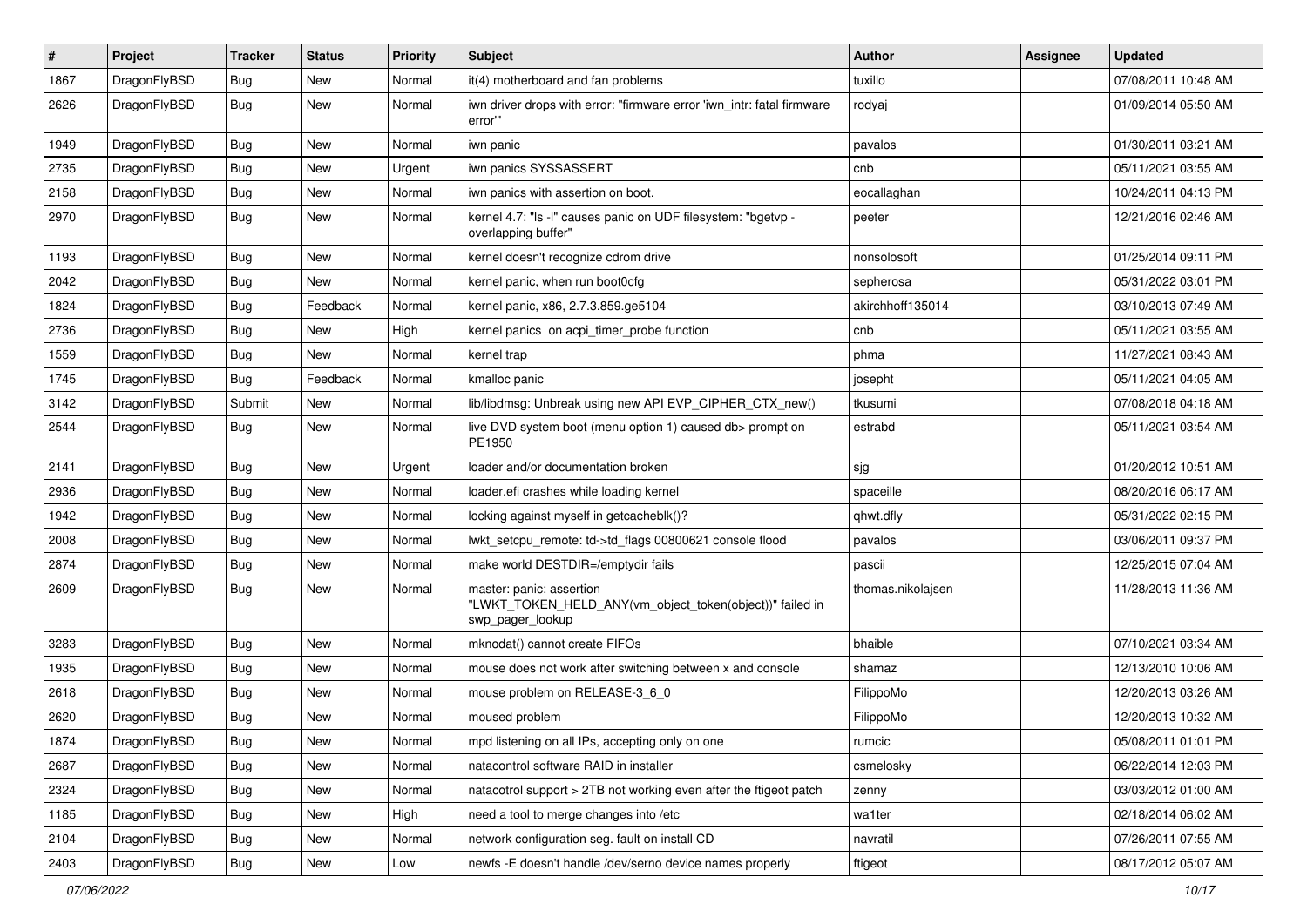| $\vert$ # | <b>Project</b> | <b>Tracker</b> | <b>Status</b> | <b>Priority</b> | <b>Subject</b>                                                                                                               | Author                 | Assignee | <b>Updated</b>      |
|-----------|----------------|----------------|---------------|-----------------|------------------------------------------------------------------------------------------------------------------------------|------------------------|----------|---------------------|
| 3225      | DragonFlyBSD   | Bug            | <b>New</b>    | Normal          | nfsd freeze when using gemu                                                                                                  | tse                    |          | 03/17/2020 11:52 AM |
| 2489      | DragonFlyBSD   | <b>Bug</b>     | New           | Normal          | nmalloc doesn't cache VA for allocations > 8KB                                                                               | vsrinivas              |          | 06/10/2014 05:51 AM |
| 2490      | DragonFlyBSD   | Bug            | <b>New</b>    | Normal          | nmalloc should color addresses to avoid cache bank conflictsw                                                                | vsrinivas              |          | 06/10/2014 05:51 AM |
| 2890      | DragonFlyBSD   | Bug            | New           | Normal          | not able to boot usb installer on Toshiba Chromebook 2                                                                       | johnnywhishbone        |          | 02/22/2016 03:42 AM |
| 1101      | DragonFlyBSD   | <b>Bug</b>     | Feedback      | Normal          | ohci related panic                                                                                                           | polachok               |          | 05/11/2021 04:00 AM |
| 2013      | DragonFlyBSD   | <b>Bug</b>     | In Progress   | Normal          | oversized DMA request loop                                                                                                   | josepht                |          | 05/11/2021 04:06 AM |
| 2099      | DragonFlyBSD   | Bug            | New           | Normal          | page fault panic in vm system                                                                                                | pavalos                |          | 07/10/2011 08:51 AM |
| 1672      | DragonFlyBSD   | <b>Bug</b>     | Feedback      | Normal          | panic (trap 12) around btree_search() in 2.4.1-RELEASE                                                                       | floid                  |          | 01/19/2015 03:36 AM |
| 1282      | DragonFlyBSD   | <b>Bug</b>     | Feedback      | Normal          | panic (trap 12) when booting SMP kernel on Atom 330 (dual core)                                                              | tomaz.borstnar         |          | 05/11/2021 04:00 AM |
| 3051      | DragonFlyBSD   | <b>Bug</b>     | <b>New</b>    | Normal          | panic DragonFly v4.8.1-RELEASE by mounting a malformed NTFS<br>image [12.000]                                                | open.source@ribose.com |          | 08/14/2017 03:20 AM |
| 3052      | DragonFlyBSD   | <b>Bug</b>     | <b>New</b>    | Normal          | panic DragonFly v4.8.1-RELEASE by mounting a malformed NTFS<br>image [64.000]                                                | open.source@ribose.com |          | 08/14/2017 03:22 AM |
| 3049      | DragonFlyBSD   | <b>Bug</b>     | New           | Normal          | panic DragonFly v4.8.1-RELEASE by mounting a malformed<br>msdosfs image [12.128]                                             | open.source@ribose.com |          | 08/14/2017 02:53 AM |
| 1826      | DragonFlyBSD   | Bug            | <b>New</b>    | Normal          | panic during boot: assertion so->so_port  in tcp_input                                                                       | ftigeot                |          | 05/15/2022 11:05 AM |
| 3036      | DragonFlyBSD   | Bug            | <b>New</b>    | Normal          | panic in icmp redirect start() ASSERT IN NETISR(0)                                                                           | tautolog               |          | 05/11/2017 07:27 PM |
| 1661      | DragonFlyBSD   | <b>Bug</b>     | In Progress   | Normal          | panic on password entry mount smb filesystem                                                                                 | vsrinivas              |          | 11/27/2021 08:29 AM |
| 2164      | DragonFlyBSD   | Bug            | <b>New</b>    | Normal          | panic on reboot from usb.                                                                                                    | eocallaghan            |          | 10/27/2011 09:29 AM |
| 1861      | DragonFlyBSD   | <b>Bug</b>     | <b>New</b>    | Normal          | panic via kprintf (lockmgr called in a hard section)                                                                         | vsrinivas              |          | 10/11/2010 12:56 AM |
| 2645      | DragonFlyBSD   | <b>Bug</b>     | <b>New</b>    | Normal          | panic with dsched fq and ioprio                                                                                              | jyoung15               |          | 02/20/2014 07:29 AM |
| 2369      | DragonFlyBSD   | Bug            | New           | Normal          | panic: Bad link elm 0xffffffe07edf6068 next->prev != elm                                                                     | jaydg                  |          | 08/15/2012 03:04 AM |
| 1818      | DragonFlyBSD   | <b>Bug</b>     | New           | Normal          | panic: Bad tailg NEXT (kqueue issue ?)                                                                                       | ftigeot                |          | 05/15/2022 11:40 AM |
| 2520      | DragonFlyBSD   | <b>Bug</b>     | New           | Normal          | panic: assertion "IS_SERIALIZED((ifp->if_serializer))" failed in<br>if default serialize assert at /usr/src/sys/net/if.c:437 | ano                    |          | 03/09/2013 12:14 AM |
| 3035      | DragonFlyBSD   | <b>Bug</b>     | <b>New</b>    | Normal          | panic: assertion "cpu >= 0 && cpu < ncpus" failed in netisr_cpuport<br>at /usr/src/sys/net/netisr2.h:87                      | masu                   |          | 05/11/2017 01:24 AM |
| 2453      | DragonFlyBSD   | <b>Bug</b>     | New           | Normal          | panic: assertion "gd->gd spinlocks == $0$ " failed                                                                           | Johannes.Hofmann       |          | 11/12/2012 12:54 PM |
| 2436      | DragonFlyBSD   | Bug            | <b>New</b>    | Normal          | panic: assertion "lp->lwp_qcpu == dd->cpuid" failed in<br>dfly_acquire_curproc                                               | thomas.nikolajsen      |          | 01/23/2013 11:07 AM |
| 2296      | DragonFlyBSD   | <b>Bug</b>     | In Progress   | High            | panic: assertion "m->wire count > 0" failed                                                                                  | thomas.nikolajsen      |          | 08/30/2012 06:09 AM |
| 2254      | DragonFlyBSD   | <b>Bug</b>     | <b>New</b>    | Normal          | panic: assertion "ref < &td->td_toks_end" failed in lwkt_gettoken at<br>/usr/src/sys/kern/lwkt_token.c:588                   | eocallaghan            |          | 12/05/2011 10:21 PM |
| 2245      | DragonFlyBSD   | Bug            | New           | Normal          | panic: assertion "ref < &td->td toks end" failed in lwkt gettoken at<br>/usr/src/sys/kern/lwkt_token.c:588                   | juanfra684             |          | 11/22/2011 07:41 PM |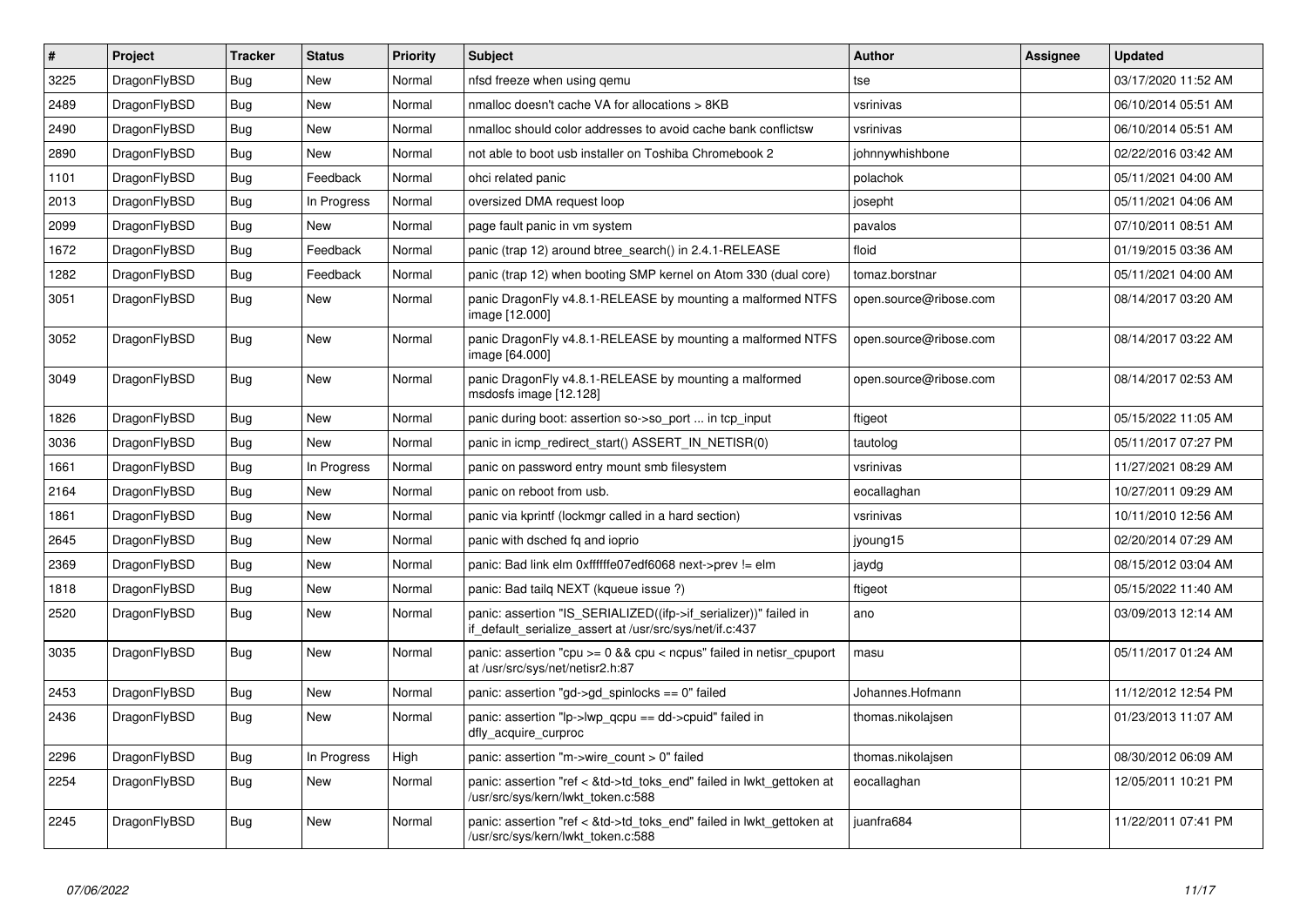| #    | Project      | <b>Tracker</b> | <b>Status</b> | <b>Priority</b> | Subject                                                                                                                                                                                           | <b>Author</b> | Assignee | <b>Updated</b>      |
|------|--------------|----------------|---------------|-----------------|---------------------------------------------------------------------------------------------------------------------------------------------------------------------------------------------------|---------------|----------|---------------------|
| 1917 | DragonFlyBSD | Bug            | <b>New</b>    | Normal          | panic: assertion: (RB_EMPTY(&ip->rec_tree) && (ip->flags &<br>HAMMER_INODE_XDIRTY) == 0)    (!RB_EMPTY(&ip->rec_tree)<br>&& (ip->flags & HAMMER_INODE_XDIRTY) != 0) in<br>hammer flush inode done | qhwt.dfly     |          | 11/24/2010 03:23 AM |
| 2085 | DragonFlyBSD | <b>Bug</b>     | New           | Normal          | panic: assertion: (m->flags & PG_MAPPED) == 0 in<br>vm_page_free_toq                                                                                                                              | vsrinivas     |          | 06/10/2011 07:48 AM |
| 1448 | DragonFlyBSD | Bug            | Feedback      | Normal          | panic: assertion: tp->tt_msg->tt_cpuid == mycpuid in<br>tcp_callout_active tcp_output tcp_usr_send netmsg_pru_send<br>netmsg service tcpmsg service loop                                          | dillon        |          | 05/11/2021 04:00 AM |
| 1218 | DragonFlyBSD | <b>Bug</b>     | In Progress   | Normal          | panic: assertion: error == 0 in hammer_start_transaction                                                                                                                                          | rumcic        |          | 05/11/2021 04:00 AM |
| 1913 | DragonFlyBSD | <b>Bug</b>     | New           | Normal          | panic: assertion: ip->flush_state != HAMMER_FST_FLUSH in<br>hammer flush inode core                                                                                                               | swildner      |          | 11/20/2010 05:27 PM |
| 1481 | DragonFlyBSD | Bug            | Feedback      | Normal          | panic: assertion: kva_p(buf) in soopt_from_kbuf (after ipfw pipe<br>show, 2.2.1-R)                                                                                                                | combiner      |          | 05/11/2021 04:01 AM |
| 1577 | DragonFlyBSD | Bug            | Feedback      | Normal          | panic: assertion: leaf->base.obj_id == ip->obj_id in<br>hammer_ip_delete_range                                                                                                                    | qhwt+dfly     |          | 05/11/2021 04:01 AM |
| 1944 | DragonFlyBSD | Bug            | <b>New</b>    | Normal          | panic: backing object 0xdea7b258 was somehow re-referenced<br>during collapse!                                                                                                                    | sepherosa     |          | 12/27/2010 02:06 AM |
| 2048 | DragonFlyBSD | <b>Bug</b>     | <b>New</b>    | Normal          | panic: ffs sync: rofs mod                                                                                                                                                                         | pavalos       |          | 04/12/2011 05:45 AM |
| 1249 | DragonFlyBSD | <b>Bug</b>     | Feedback      | Normal          | panic: ffs vfree: freeing free inode                                                                                                                                                              | rumcic        |          | 03/10/2013 05:13 AM |
| 3245 | DragonFlyBSD | <b>Bug</b>     | <b>New</b>    | Normal          | panic: free: guard1x fail, i915 load from loader.conf                                                                                                                                             | polachok      |          | 08/21/2020 10:36 AM |
| 2080 | DragonFlyBSD | Bug            | New           | Normal          | panic: lockmgr thrd_sleep: called from interrupt, ipi, or hard code<br>section                                                                                                                    | rumcic        |          | 05/30/2011 05:06 PM |
| 1634 | DragonFlyBSD | Bug            | <b>New</b>    | Normal          | panic: spin_lock: 0xe4ad1320, indefinitive wait!                                                                                                                                                  | elekktretterr |          | 01/19/2015 03:21 AM |
| 1489 | DragonFlyBSD | <b>Bug</b>     | Feedback      | Normal          | panic: ufs dirbad: bad dir                                                                                                                                                                        | rumcic        |          | 03/10/2013 04:34 AM |
| 2586 | DragonFlyBSD | <b>Bug</b>     | <b>New</b>    | Normal          | pf: "modulate" state seems problematic                                                                                                                                                            | srussell      |          | 09/25/2013 07:36 PM |
| 3228 | DragonFlyBSD | <b>Bug</b>     | <b>New</b>    | Low             | pfi kif unref: state refcount $\leq$ 0 in dmesg                                                                                                                                                   | justin        |          | 03/05/2021 06:39 AM |
| 2075 | DragonFlyBSD | <b>Bug</b>     | <b>New</b>    | Normal          | pflogd on x86 64                                                                                                                                                                                  | fanch         |          | 05/16/2011 04:04 PM |
| 3238 | DragonFlyBSD | <b>Bug</b>     | <b>New</b>    | Normal          | race conditions when printing from vkernel console                                                                                                                                                | piecuch       |          | 05/19/2020 02:50 PM |
| 2045 | DragonFlyBSD | Bug            | New           | Normal          | ral(4): Fatal trap 12: page fault while in kernel mode (two panics)                                                                                                                               | herrgard      |          | 11/03/2011 05:34 PM |
| 2292 | DragonFlyBSD | <b>Bug</b>     | New           | Normal          | re interface with jumbo frames (mtu larger than 1500) hangs after<br>some traffic                                                                                                                 | Anonymous     |          | 01/31/2012 12:11 AM |
| 2331 | DragonFlyBSD | <b>Bug</b>     | New           | Normal          | reading mouse mode from unopen file descriptor hangs mouse<br>driver                                                                                                                              | phma          |          | 03/14/2012 09:43 AM |
| 3170 | DragonFlyBSD | <b>Bug</b>     | New           | Normal          | repeatable nfsd crash                                                                                                                                                                             | tse           |          | 06/11/2020 05:52 AM |
| 3217 | DragonFlyBSD | <b>Bug</b>     | New           | Normal          | rescue tools: make install fails if rescue folder doesn't exist                                                                                                                                   | t_dfbsd       |          | 11/27/2019 08:16 PM |
| 1563 | DragonFlyBSD | <b>Bug</b>     | Feedback      | Normal          | reset(1) doesn't reset terminal to the defaults                                                                                                                                                   | hasso         |          | 03/10/2013 04:17 AM |
| 2199 | DragonFlyBSD | <b>Bug</b>     | New           | Normal          | screen segfaults if utmpx isn't present                                                                                                                                                           | pavalos       |          | 11/15/2011 10:52 PM |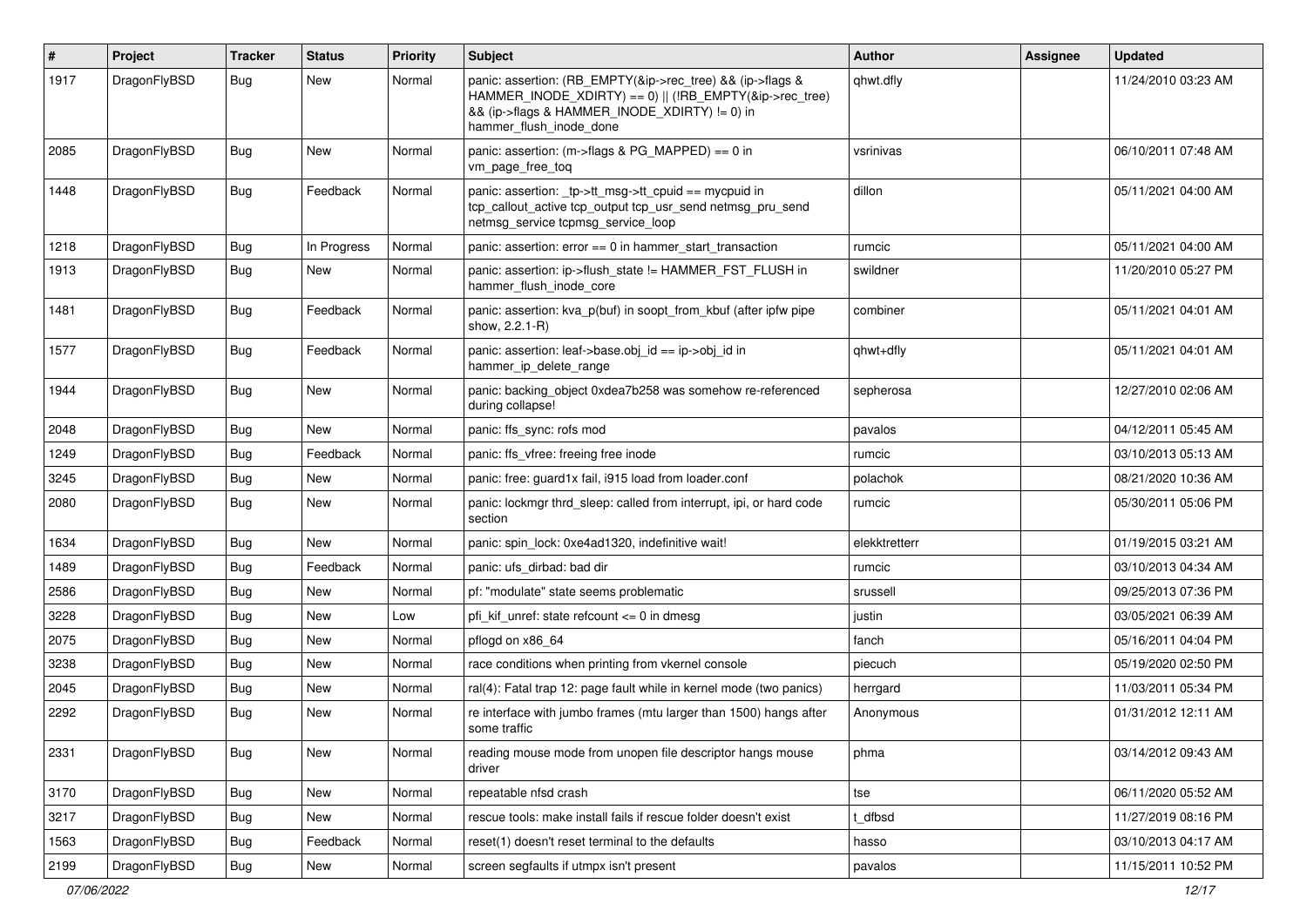| $\pmb{\#}$ | Project      | <b>Tracker</b> | <b>Status</b> | <b>Priority</b> | <b>Subject</b>                                                                                                 | <b>Author</b>   | <b>Assignee</b> | <b>Updated</b>      |
|------------|--------------|----------------|---------------|-----------------|----------------------------------------------------------------------------------------------------------------|-----------------|-----------------|---------------------|
| 2877       | DragonFlyBSD | Bug            | <b>New</b>    | Low             | sed fails when working with UTF-8 locale and non-UTF symbols                                                   | arcade@b1t.name |                 | 12/30/2015 11:20 AM |
| 3319       | DragonFlyBSD | Bug            | <b>New</b>    | Normal          | setproctitle() calls can change effect of later setproctitle() calls                                           | tonyc           |                 | 06/29/2022 06:10 PM |
| 2167       | DragonFlyBSD | Bug            | <b>New</b>    | Normal          | shutdown/reboot fails after uptime msg                                                                         | marino          |                 | 11/28/2011 03:01 AM |
| 2090       | DragonFlyBSD | Bug            | Feedback      | Normal          | snd_hda does not support headphone automute                                                                    | justin          |                 | 03/29/2012 08:03 PM |
| 2136       | DragonFlyBSD | Bug            | <b>New</b>    | Normal          | socketpair() doesn't free file descriptors on copyout failure                                                  | vsrinivas       |                 | 04/05/2013 09:13 AM |
| 2067       | DragonFlyBSD | Bug            | New           | Normal          | sound/pcm: "play interrupt timeout, channel dead"                                                              | matthiasr       |                 | 05/11/2021 03:55 AM |
| 2055       | DragonFlyBSD | Bug            | <b>New</b>    | Normal          | $ssh + IPV6 + bridge \Rightarrow$ connection freezes                                                           | steve           |                 | 04/24/2011 07:13 PM |
| 2557       | DragonFlyBSD | Bug            | New           | Normal          | stock 3.4.1 kernel halts during booting if dm and dm_target_crypt<br>are loaded and RAID controller is present | phma            |                 | 05/12/2013 10:38 PM |
| 2297       | DragonFlyBSD | Bug            | <b>New</b>    | Normal          | strange NFS (client) error messages / problems                                                                 | Anonymous       |                 | 02/19/2012 02:59 PM |
| 1368       | DragonFlyBSD | Bug            | In Progress   | Normal          | suspend signal race?                                                                                           | qhwt+dfly       |                 | 05/11/2021 03:51 AM |
| 3209       | DragonFlyBSD | <b>Bug</b>     | <b>New</b>    | Normal          | svc has some minor bugs                                                                                        | arcade@b1t.name |                 | 10/24/2019 09:08 AM |
| 2892       | DragonFlyBSD | Bug            | <b>New</b>    | Normal          | swap_pager:indefinite wait bufferf error                                                                       | <b>Ihmwzy</b>   |                 | 02/21/2016 10:32 PM |
| 2957       | DragonFlyBSD | Bug            | Feedback      | Normal          | swapoff -a followed by swapon -a doesn't give your swap back                                                   | neilb           |                 | 10/09/2016 04:17 AM |
| 3018       | DragonFlyBSD | Bug            | <b>New</b>    | Normal          | sys/bus/u4b/wlan/if_run.c:5464]: (style) Redundant condition                                                   | dcb             |                 | 04/11/2017 11:26 AM |
| 3021       | DragonFlyBSD | Bug            | In Progress   | Normal          | sys/dev/drm/i915/i915_gem_stolen.c:115]: (error) Signed integer<br>overflow for expression '65535<<20'         | dcb             |                 | 04/11/2017 12:46 PM |
| 3022       | DragonFlyBSD | Bug            | <b>New</b>    | Normal          | sys/dev/netif/ath/ath/if_ath.c:2142: strange bitmask?                                                          | dcb             |                 | 04/11/2017 11:49 AM |
| 3076       | DragonFlyBSD | Bug            | <b>New</b>    | Normal          | sys/dev/netif/ig hal/e1000 ich8lan.c:1594: sanity checking mixup?                                              | dcb             |                 | 10/11/2017 01:58 AM |
| 3024       | DragonFlyBSD | Bug            | New           | Low             | sys/dev/netif/wi/if_wi.c:1090]: (style) Redundant condition                                                    | dcb             |                 | 04/11/2017 11:56 AM |
| 3025       | DragonFlyBSD | Bug            | <b>New</b>    | Normal          | sys/dev/powermng/powernow/powernow.c:284: bad comparison ?                                                     | dcb             |                 | 09/23/2017 07:45 AM |
| 2248       | DragonFlyBSD | Bug            | New           | Normal          | sysctl panic                                                                                                   | pavalos         |                 | 11/23/2011 06:23 PM |
| 1920       | DragonFlyBSD | Bug            | <b>New</b>    | High            | system hangs                                                                                                   | zhtw            |                 | 11/22/2010 08:59 AM |
| 3252       | DragonFlyBSD | Bug            | New           | Normal          | tcsetattr/tcgetattr set errno incorrectly on non-TTY                                                           | tonyc           |                 | 10/26/2020 09:34 PM |
| 3196       | DragonFlyBSD | <b>Bug</b>     | New           | Normal          | test issue after redmine upgrade (2)                                                                           | tuxillo         |                 | 07/05/2019 04:33 AM |
| 3184       | DragonFlyBSD | Bug            | <b>New</b>    | Normal          | tsleep(9) return value when PCATCH specified                                                                   | tkusumi         |                 | 04/03/2019 06:49 AM |
| 3239       | DragonFlyBSD | Bug            | New           | Normal          | unable to SIGKILL glitched emacs                                                                               | piecuch         |                 | 05/26/2020 03:30 AM |
| 2708       | DragonFlyBSD | Bug            | <b>New</b>    | Normal          | unable to send TCP nor UDP on age(4) interface                                                                 | dermiste        |                 | 05/11/2021 03:54 AM |
| 3282       | DragonFlyBSD | Bug            | New           | Normal          | unexpected errno value from fopen()                                                                            | bhaible         |                 | 07/10/2021 03:34 AM |
| 3132       | DragonFlyBSD | <b>Bug</b>     | New           | Low             | unifdef mined                                                                                                  | bcallah         |                 | 04/26/2018 08:34 PM |
| 3206       | DragonFlyBSD | Submit         | New           | Normal          | update psm/kbd to FreeBSD 12.0 code                                                                            | htse            |                 | 10/05/2019 03:49 PM |
| 2224       | DragonFlyBSD | <b>Bug</b>     | New           | Normal          | v2.13.0.291.gaa7ec - Panic on fq while installing world                                                        | tuxillo         |                 | 11/18/2011 01:40 AM |
| 2493       | DragonFlyBSD | <b>Bug</b>     | New           | Normal          | vidcontrol: invalid video mode name                                                                            | Svarov          |                 | 01/24/2013 09:55 AM |
| 1429       | DragonFlyBSD | Bug            | Feedback      | Normal          | vkernel bug - "mfree: m->m nextpkt != NULL"                                                                    | dillon          |                 | 05/11/2021 04:00 AM |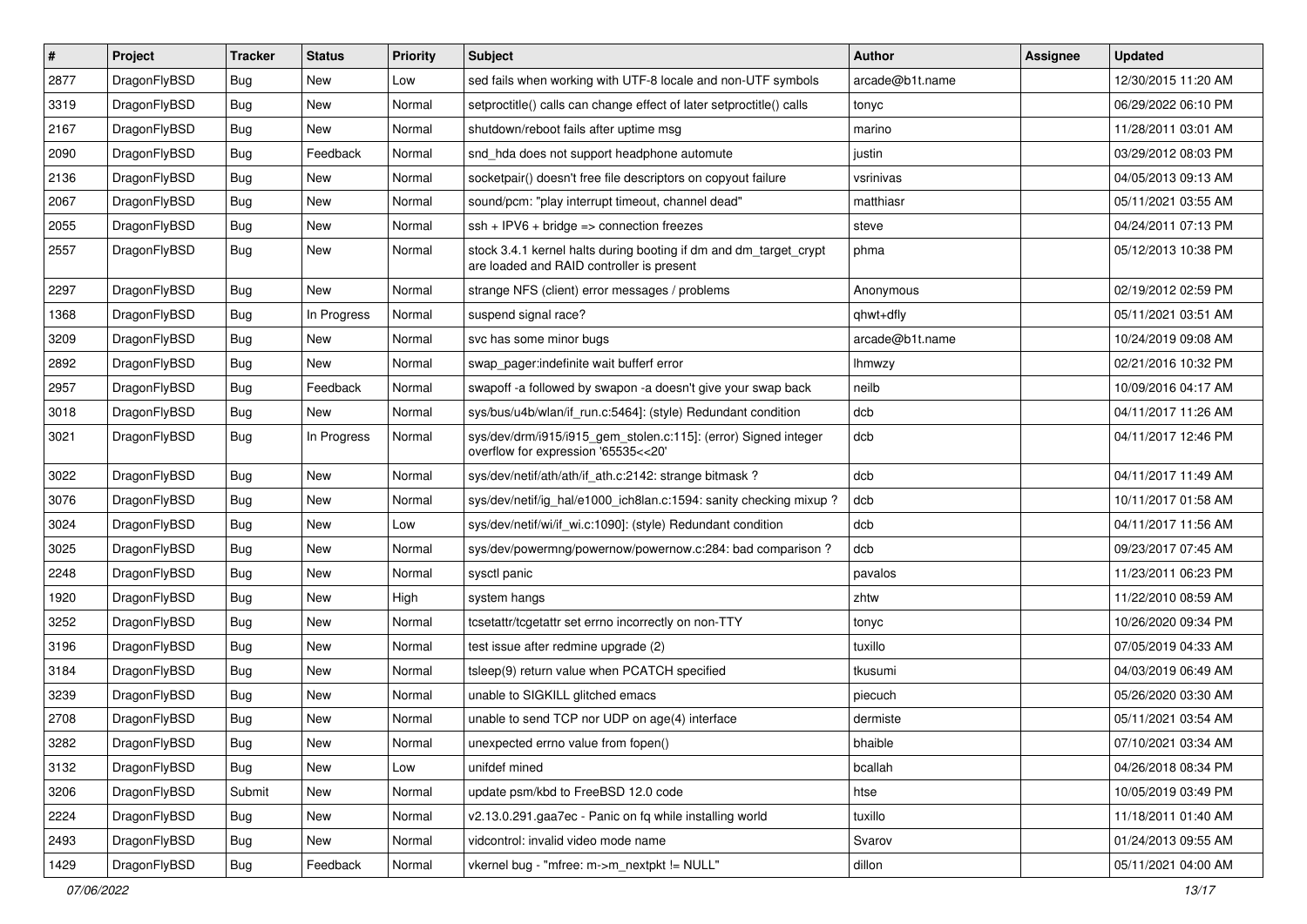| $\sharp$ | Project      | <b>Tracker</b> | <b>Status</b> | <b>Priority</b> | <b>Subject</b>                                                                  | <b>Author</b>      | <b>Assignee</b> | <b>Updated</b>      |
|----------|--------------|----------------|---------------|-----------------|---------------------------------------------------------------------------------|--------------------|-----------------|---------------------|
| 2154     | DragonFlyBSD | Bug            | <b>New</b>    | Normal          | vkernel copyout() doesn't return EFAULT on error                                | vsrinivas          |                 | 10/20/2011 03:53 AM |
| 2797     | DragonFlyBSD | <b>Bug</b>     | In Progress   | Low             | vkernels with & without machdep.pmap_mmu_optimize                               | yellowrabbit2010   |                 | 11/27/2021 08:06 AM |
| 1850     | DragonFlyBSD | <b>Bug</b>     | New           | Normal          | volume-add on hammer root fs panic                                              | Johannes.Hofmann   |                 | 04/18/2019 04:27 AM |
| 243      | DragonFlyBSD | <b>Bug</b>     | Feedback      | Normal          | weird behavior in the shell                                                     | swildner           |                 | 05/31/2022 02:51 PM |
| 3231     | DragonFlyBSD | Bug            | <b>New</b>    | Normal          | wifi drops on 5.8                                                               | tse                |                 | 04/06/2020 05:08 AM |
| 1941     | DragonFlyBSD | <b>Bug</b>     | New           | Normal          | wlan config crash                                                               | abandon.every.hope |                 | 12/24/2010 07:54 PM |
| 2412     | DragonFlyBSD | Bug            | <b>New</b>    | Normal          | wlan0 fails to get address via dhclient                                         | nonsolosoft        |                 | 08/30/2012 05:55 AM |
| 2840     | DragonFlyBSD | <b>Bug</b>     | <b>New</b>    | Normal          | wrong voltage is reported                                                       | yellowrabbit2010   |                 | 09/11/2015 06:09 PM |
| 3219     | DragonFlyBSD | Bug            | <b>New</b>    | Normal          | x11/xorg port can not be build                                                  | <b>UlasSAYGIN</b>  |                 | 03/31/2020 08:57 AM |
| 1387     | DragonFlyBSD | <b>Bug</b>     | Feedback      | Normal          | zero-size malloc and ps: kvm_getprocs: Bad address                              | qhwt+dfly          |                 | 05/11/2021 04:00 AM |
| 1430     | DragonFlyBSD | <b>Bug</b>     | <b>New</b>    | Normal          | Buggy $w(1)$ ?                                                                  | hasso              | alexh           | 11/24/2010 08:09 AM |
| 2100     | DragonFlyBSD | Bug            | Feedback      | Normal          | devfs related panic                                                             | sepherosa          | alexh           | 07/10/2011 02:29 PM |
| 1538     | DragonFlyBSD | Bug            | New           | Low             | mountroot should probe file systems                                             | corecode           | alexh           | 11/24/2010 06:35 PM |
| 2353     | DragonFlyBSD | <b>Bug</b>     | In Progress   | Normal          | panic: assertion "gd->gd spinlocks $wr == 0$ " failed in<br>bsd4 schedulerclock | jaydg              | alexh           | 11/28/2012 01:57 AM |
| 1127     | DragonFlyBSD | Bug            | Feedback      | Low             | cdrom drive not detected                                                        | tgr                | corecode        | 01/15/2015 08:55 AM |
| 1411     | DragonFlyBSD | Bug            | Feedback      | Normal          | Burning doesn't work with ahci(4)                                               | hasso              | dillon          | 05/11/2021 04:00 AM |
| 1831     | DragonFlyBSD | Bug            | Feedback      | High            | HAMMER "malloc limit exceeded" panic                                            | eocallaghan        | dillon          | 06/04/2022 04:38 AM |
| 2037     | DragonFlyBSD | Bug            | Feedback      | Normal          | Panic Bad link elm while building packages                                      | ftigeot            | dillon          | 04/21/2011 07:20 AM |
| 2092     | DragonFlyBSD | Bug            | <b>New</b>    | Normal          | Panic: Bad link elm 0x next->prev != elm                                        | masterblaster      | dillon          | 12/04/2011 12:49 PM |
| 2819     | DragonFlyBSD | <b>Bug</b>     | In Progress   | Normal          | Random micro system freezes after a week of uptime                              | ftigeot            | dillon          | 08/16/2015 08:46 PM |
| 3154     | DragonFlyBSD | Submit         | New           | Normal          | Update serial handling in bootloader                                            | ddegroot           | dillon          | 11/06/2018 11:21 PM |
| 2870     | DragonFlyBSD | Bug            | New           | High            | Broken text and icons when glamor acceleration is used                          | 375gnu             | ftigeot         | 01/31/2016 12:13 AM |
| 3031     | DragonFlyBSD | Submit         | In Progress   | Normal          | Update drm/radeon to Linux 4.7.10 as much as possible                           | davshao            | ftigeot         | 08/19/2021 12:33 PM |
| 1593     | DragonFlyBSD | <b>Bug</b>     | Feedback      | Normal          | panic: assertion: $ccb == ap \rightarrow ap\_err\_ccb$ in ahci_put_err_ccb      | ftigeot            | ftigeot         | 05/15/2022 05:09 AM |
| 1946     | DragonFlyBSD | Bug            | <b>New</b>    | Normal          | ieee80211 panic                                                                 | pavalos            | josepht         | 01/27/2011 06:00 PM |
| 1964     | DragonFlyBSD | Bug            | New           | Normal          | iwn (panic assertion : wlan assert serialized)                                  | simm.ptr           | josepht         | 02/01/2011 12:57 PM |
| 385      | DragonFlyBSD | <b>Bug</b>     | Feedback      | Low             | Mail archive address removal                                                    | justin             | justin          | 03/09/2013 11:24 AM |
| 1969     | DragonFlyBSD | Bug            | <b>New</b>    | Normal          | pf-related network problem                                                      | pavalos            | lentferj        | 02/01/2011 06:57 PM |
| 679      | DragonFlyBSD | Bug            | New           | Low             | Netgraph backward compatibility for old *LEN constants                          | nant               | nant            | 02/18/2014 05:45 AM |
| 2549     | DragonFlyBSD | Bug            | In Progress   | Normal          | netgraph7: Kernel page fault.                                                   | russiane39         | nant            | 05/10/2013 11:20 PM |
| 600      | DragonFlyBSD | <b>Bug</b>     | <b>New</b>    | Low             | /sys/libkern/karc4random                                                        | robin_carey5       | profmakx        | 01/19/2015 03:07 AM |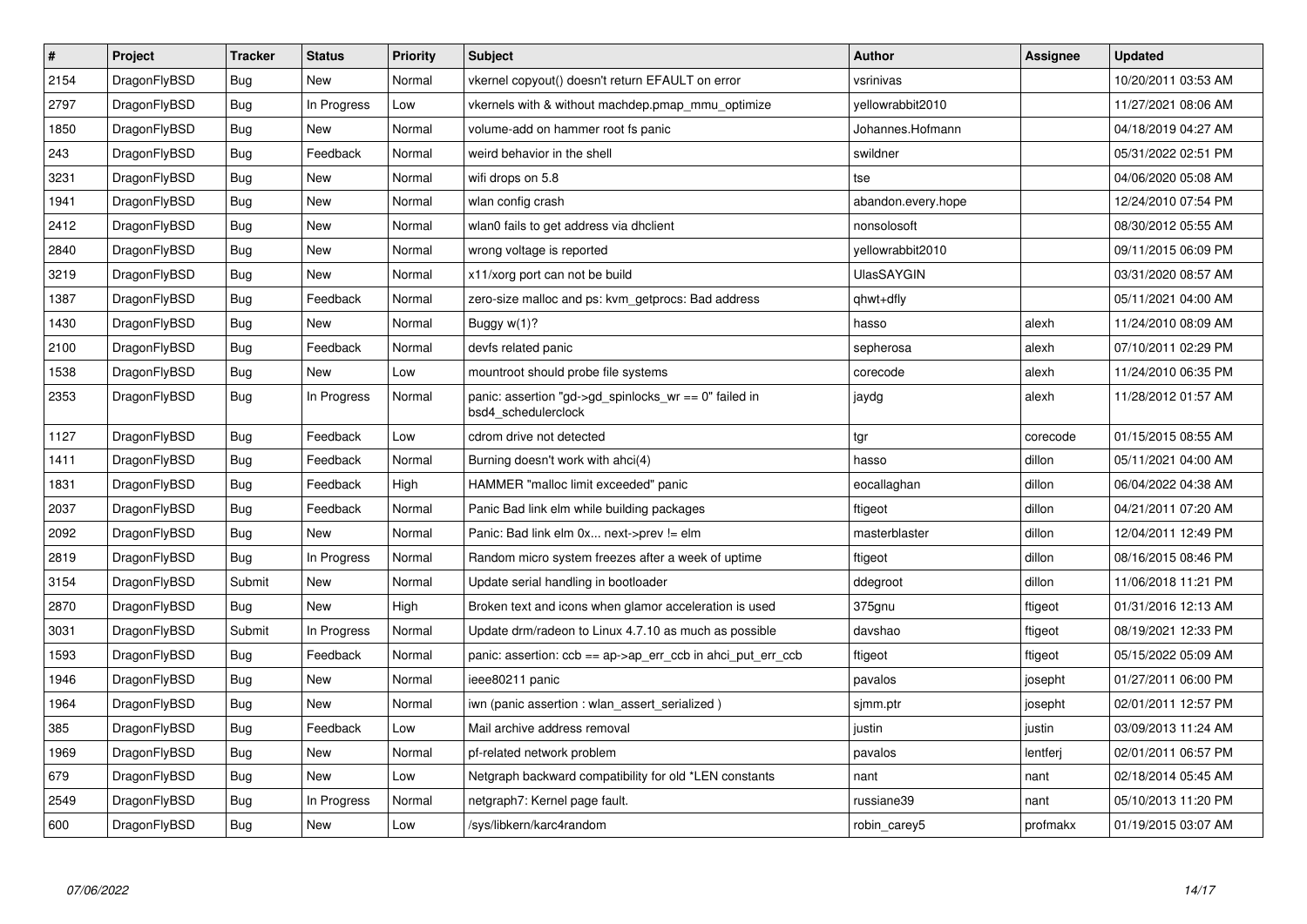| $\#$ | <b>Project</b> | <b>Tracker</b> | <b>Status</b> | <b>Priority</b> | <b>Subject</b>                                                                                                                                           | <b>Author</b> | Assignee  | <b>Updated</b>      |
|------|----------------|----------------|---------------|-----------------|----------------------------------------------------------------------------------------------------------------------------------------------------------|---------------|-----------|---------------------|
| 2822 | DragonFlyBSD   | Bug            | <b>New</b>    | Normal          | USB 3.0 stick throws "reading primary partition table: error<br>accessing offset 000[] for 152" error, while the stick works on any<br>other OS I tested | revuwa        | profmakx  | 06/29/2015 05:56 AM |
| 2746 | DragonFlyBSD   | <b>Bug</b>     | New           | Normal          | some fraction of xterms started from the xmonad window manager<br>get killed with SIGALRM                                                                | isenmann      | profmakx  | 12/28/2014 02:51 AM |
| 2825 | DragonFlyBSD   | <b>Bug</b>     | New           | High            | 3x dhclient = hanging system (objcache exhausted)                                                                                                        | jaccovonb     | sepherosa | 05/11/2021 03:55 AM |
| 168  | DragonFlyBSD   | Bug            | In Progress   | Normal          | Livelocked limit engaged while trying to setup IPW wireless                                                                                              | mschacht      | sepherosa | 05/11/2021 04:05 AM |
| 1302 | DragonFlyBSD   | <b>Bug</b>     | In Progress   | Normal          | Checkpoint regression?                                                                                                                                   | sjg           | sjg       | 07/10/2013 05:22 PM |
| 1532 | DragonFlyBSD   | Bug            | New           | Low             | jemalloc doesn't work on DragonFly                                                                                                                       | hasso         | sjg       | 08/02/2011 01:14 AM |
| 1769 | DragonFlyBSD   | <b>Bug</b>     | <b>New</b>    | Normal          | panic: assertion: _tp->tt_msg->tt_cpuid == mycpuid in<br>tcp callout active                                                                              | pavalos       | sjg       | 05/15/2022 11:07 AM |
| 2585 | DragonFlyBSD   | Bug            | <b>New</b>    | Normal          | Dfly 3.4.3 on ESXi 5.1, HP Smart Array P410 passthrough<br>recognised, but not functioning                                                               | yggdrasil     | swildner  | 05/09/2022 08:14 AM |
| 341  | DragonFlyBSD   | Bug            | New           | Normal          | Vinum erroneously repors devices as busy                                                                                                                 | corecode      | swildner  | 01/21/2012 04:50 AM |
| 1714 | DragonFlyBSD   | Bug            | New           | Low             | hwpmc                                                                                                                                                    | alexh         | swildner  | 08/18/2012 02:03 PM |
| 2265 | DragonFlyBSD   | Bug            | New           | Normal          | mbsrtowcs does not properly handle invalid mbstate t in ps                                                                                               | c.turner1     | swildner  | 01/10/2012 07:56 PM |
| 2252 | DragonFlyBSD   | <b>Bug</b>     | <b>New</b>    | Low             | snd hda not useable if loaded via /boot/loader.conf                                                                                                      | xbit          | swildner  | 12/14/2011 12:23 AM |
| 2416 | DragonFlyBSD   | Bug            | <b>New</b>    | Normal          | entry can be removed on mounted nfs filesystem                                                                                                           | ftigeot       | tuxillo   | 06/03/2014 04:40 AM |
| 1293 | DragonFlyBSD   | <b>Bug</b>     | <b>New</b>    | Normal          | 2.2.1-REL Installer Request                                                                                                                              | mk            | tuxillo   | 05/11/2021 04:00 AM |
| 3295 | DragonFlyBSD   | <b>Bug</b>     | In Progress   | Normal          | Adapt devel/libvirt for nymm                                                                                                                             | tuxillo       | tuxillo   | 11/03/2021 04:56 PM |
| 3314 | DragonFlyBSD   | Bug            | <b>New</b>    | Normal          | Bring virtio_console(4) from FreeBSD                                                                                                                     | tuxillo       | tuxillo   | 05/29/2022 08:24 AM |
| 1198 | DragonFlyBSD   | Bug            | <b>New</b>    | High            | DDB loops panic in db_read_bytes                                                                                                                         | corecode      | tuxillo   | 05/11/2021 03:51 AM |
| 2358 | DragonFlyBSD   | Bug            | In Progress   | Normal          | DFBSD v3.0.2.32.g928ca - panic: hammer: insufficient undo FIFO<br>space!                                                                                 | tuxillo       | tuxillo   | 05/10/2021 02:50 AM |
| 3205 | DragonFlyBSD   | Bug            | Feedback      | High            | Go compiler net test failing                                                                                                                             | : dfbsd       | tuxillo   | 05/10/2021 02:45 AM |
| 1469 | DragonFlyBSD   | Bug            | In Progress   | Normal          | Hammer history security concern                                                                                                                          | corecode      | tuxillo   | 05/11/2021 03:52 AM |
| 2496 | DragonFlyBSD   | <b>Bug</b>     | New           | Normal          | NTFS malloc limit exceeded                                                                                                                               | plasmob       | tuxillo   | 02/19/2013 08:47 AM |
| 2717 | DragonFlyBSD   | Submit         | Feedback      | Normal          | Out of range numeric handling                                                                                                                            | dclink        | tuxillo   | 05/11/2021 04:08 AM |
| 1428 | DragonFlyBSD   | <b>Bug</b>     | Feedback      | Low             | POSIX.1e implementation is too old                                                                                                                       | hasso         | tuxillo   | 05/11/2021 04:00 AM |
| 3318 | DragonFlyBSD   | Bug            | In Progress   | Normal          | Segmenation fault when a process resumed with checkpt exits                                                                                              | zabolekar     | tuxillo   | 06/18/2022 08:24 AM |
| 2721 | DragonFlyBSD   | Submit         | Feedback      | Low             | Some few zalloc calls to objcache ones replacements                                                                                                      | dclink        | tuxillo   | 05/11/2021 04:08 AM |
| 3160 | DragonFlyBSD   | Submit         | In Progress   | Normal          | State the implementation difference in pkill/pgrep manual                                                                                                | sevan         | tuxillo   | 06/03/2022 05:15 PM |
| 2438 | DragonFlyBSD   | Submit         | Feedback      | Normal          | <b>TRIM</b> fixes                                                                                                                                        | Anonymous     | tuxillo   | 05/11/2021 03:45 AM |
| 998  | DragonFlyBSD   | Bug            | In Progress   | Normal          | Unconfiguring a vn while it is mounted                                                                                                                   | rumcic        | tuxillo   | 05/11/2021 04:00 AM |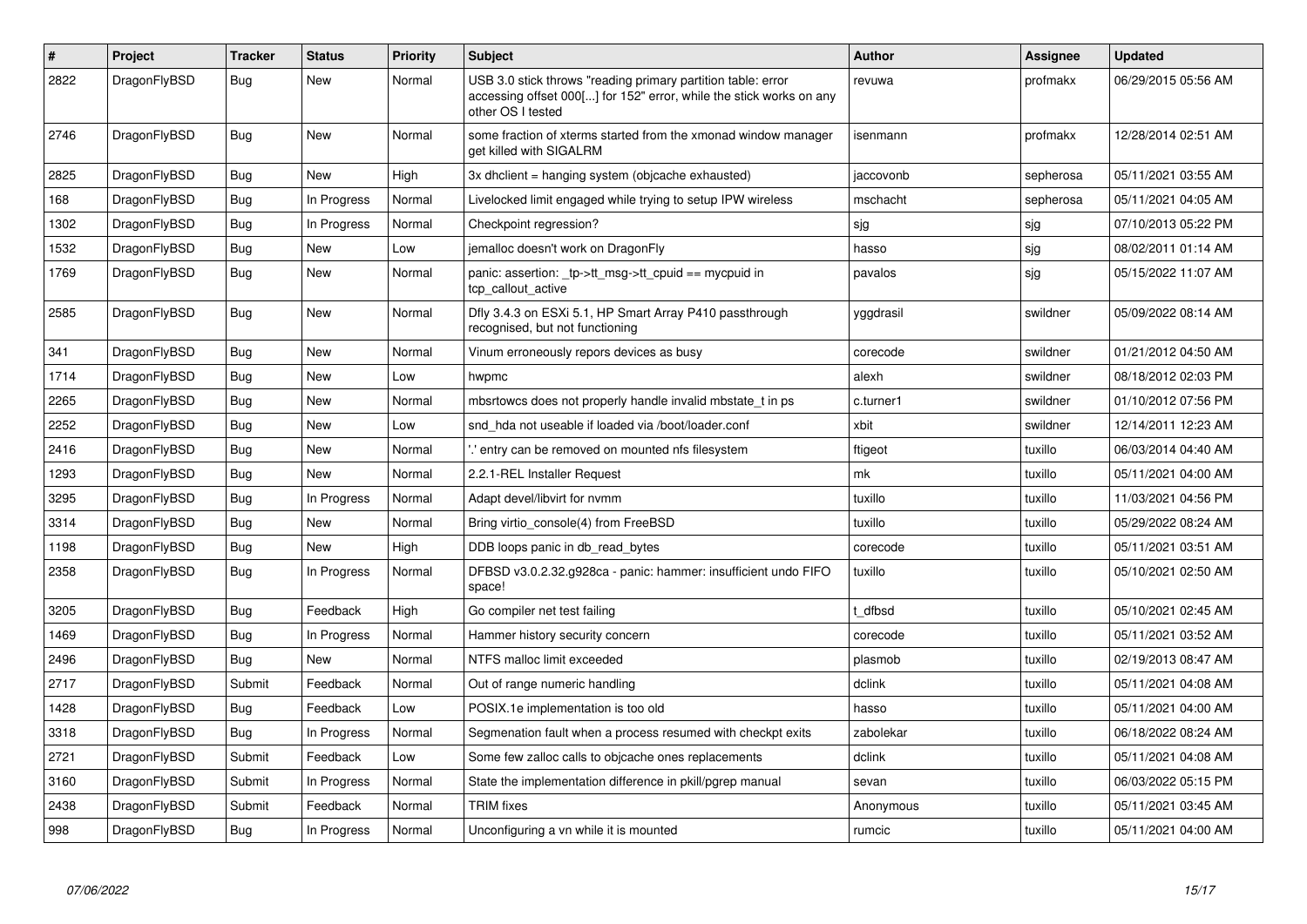| #    | Project      | <b>Tracker</b> | <b>Status</b> | <b>Priority</b> | <b>Subject</b>                                                                               | <b>Author</b>    | Assignee | <b>Updated</b>      |
|------|--------------|----------------|---------------|-----------------|----------------------------------------------------------------------------------------------|------------------|----------|---------------------|
| 3145 | DragonFlyBSD | Submit         | In Progress   | Normal          | Update libelf to FreeBSD 12 current and build as base library usable<br>by ports             | davshao          | tuxillo  | 08/20/2021 03:58 PM |
| 1390 | DragonFlyBSD | Bug            | In Progress   | Normal          | Use id_t type for {get,set}priority()                                                        | Anonymous        | tuxillo  | 07/05/2019 02:18 AM |
| 1287 | DragonFlyBSD | <b>Bug</b>     | Feedback      | Normal          | altg configuration doesn't work                                                              | corecode         | tuxillo  | 05/11/2021 03:51 AM |
| 1442 | DragonFlyBSD | Bug            | New           | Normal          | blocking SIGSEGV and triggering a segment violation produces an<br>all CPU consuming process | corecode         | tuxillo  | 05/11/2021 03:52 AM |
| 1587 | DragonFlyBSD | Bug            | Feedback      | Normal          | can't gdb across fork                                                                        | corecode         | tuxillo  | 05/11/2021 03:54 AM |
| 1584 | DragonFlyBSD | Bug            | In Progress   | Normal          | can't use ssh from jail: debug1: read_passphrase: can't open<br>/dev/tty: Device busy        | corecode         | tuxillo  | 05/11/2021 03:53 AM |
| 1876 | DragonFlyBSD | Bug            | New           | Normal          | devfs in jail + logging out from console(ttyv1+) -> panic                                    | qhwt.dfly        | tuxillo  | 05/31/2022 03:24 PM |
| 1579 | DragonFlyBSD | <b>Bug</b>     | Feedback      | Normal          | dfly 2.4.1 does not like HP DL360G4p and Smart Array 6400 with<br>MSA <sub>20</sub>          | tomaz.borstnar   | tuxillo  | 06/02/2014 02:44 PM |
| 1547 | DragonFlyBSD | Bug            | In Progress   | Normal          | disklabel64 automatic sizing                                                                 | corecode         | tuxillo  | 05/11/2021 03:52 AM |
| 781  | DragonFlyBSD | <b>Bug</b>     | In Progress   | Normal          | fdisk uses wrong geometry on usb flash drives                                                | corecode         | tuxillo  | 05/11/2021 03:50 AM |
| 3028 | DragonFlyBSD | <b>Bug</b>     | In Progress   | Normal          | installer: confusion of set/get disk encryption passphrase dialogs                           | liweitianux      | tuxillo  | 06/03/2022 05:13 PM |
| 1474 | DragonFlyBSD | <b>Bug</b>     | New           | Normal          | ithread 1 unexpectedly rescheduled                                                           | corecode         | tuxillo  | 05/11/2021 03:52 AM |
| 1397 | DragonFlyBSD | <b>Bug</b>     | Feedback      | Normal          | jobs -I output inconsistency when called from script                                         | Anonymous        | tuxillo  | 05/15/2022 05:07 AM |
| 1475 | DragonFlyBSD | <b>Bug</b>     | In Progress   | Normal          | kernel blocks with low memory and syscons setting a high res mode<br>/ scrollback            | corecode         | tuxillo  | 05/11/2021 03:52 AM |
| 911  | DragonFlyBSD | <b>Bug</b>     | Feedback      | Normal          | kidload/kernel linker can exceed malloc reserve and panic system                             | corecode         | tuxillo  | 05/11/2021 03:51 AM |
| 1528 | DragonFlyBSD | <b>Bug</b>     | In Progress   | Normal          | ktrace does not show proper return values for pipe(2)                                        | corecode         | tuxillo  | 05/11/2021 03:52 AM |
| 1556 | DragonFlyBSD | <b>Bug</b>     | New           | Normal          | many processes stuck in "hmrrcm", system unusable                                            | corecode         | tuxillo  | 05/11/2021 03:52 AM |
| 1030 | DragonFlyBSD | <b>Bug</b>     | In Progress   | Normal          | msdosfs umount panic                                                                         | corecode         | tuxillo  | 05/11/2021 03:51 AM |
| 1583 | DragonFlyBSD | <b>Bug</b>     | In Progress   | Normal          | panic: assertion: cursor->trans->sync_lock_refs > 0 in<br>hammer_recover_cursor              | corecode         | tuxillo  | 05/11/2021 03:53 AM |
| 847  | DragonFlyBSD | Bug            | Feedback      | Normal          | processes getting stuck on mount point                                                       | corecode         | tuxillo  | 05/11/2021 03:50 AM |
| 1440 | DragonFlyBSD | <b>Bug</b>     | New           | Normal          | ptrace/gdb doesn't work after process blocks SIGTRAP                                         | corecode         | tuxillo  | 05/11/2021 03:52 AM |
| 901  | DragonFlyBSD | <b>Bug</b>     | Feedback      | Normal          | route show needs to get data from all cpus                                                   | corecode         | tuxillo  | 05/11/2021 03:50 AM |
| 1700 | DragonFlyBSD | Submit         | In Progress   | Normal          | skip boot2 menu on <enter></enter>                                                           | Johannes.Hofmann | tuxillo  | 05/15/2022 08:35 AM |
| 731  | DragonFlyBSD | Bug            | New           | Normal          | system freeze on "slice too large"                                                           | corecode         | tuxillo  | 06/25/2022 04:01 AM |
| 1819 | DragonFlyBSD | <b>Bug</b>     | In Progress   | Low             | truss - Major revamping task list                                                            | tuxillo          | tuxillo  | 11/27/2021 08:45 AM |
| 742  | DragonFlyBSD | <b>Bug</b>     | In Progress   | Normal          | umount problems with multiple mounts                                                         | corecode         | tuxillo  | 06/25/2022 04:02 AM |
| 1921 | DragonFlyBSD | <b>Bug</b>     | In Progress   | Normal          | we miss mlockall                                                                             | alexh            | tuxillo  | 06/18/2022 04:08 AM |
| 2828 | DragonFlyBSD | <b>Bug</b>     | New           | High            | On AMD APUs and Bulldozer CPUs, the machdep.cpu_idle_hlt<br>sysctl should be 3 by default    | vadaszi          | vadaszi  | 05/11/2021 04:07 AM |